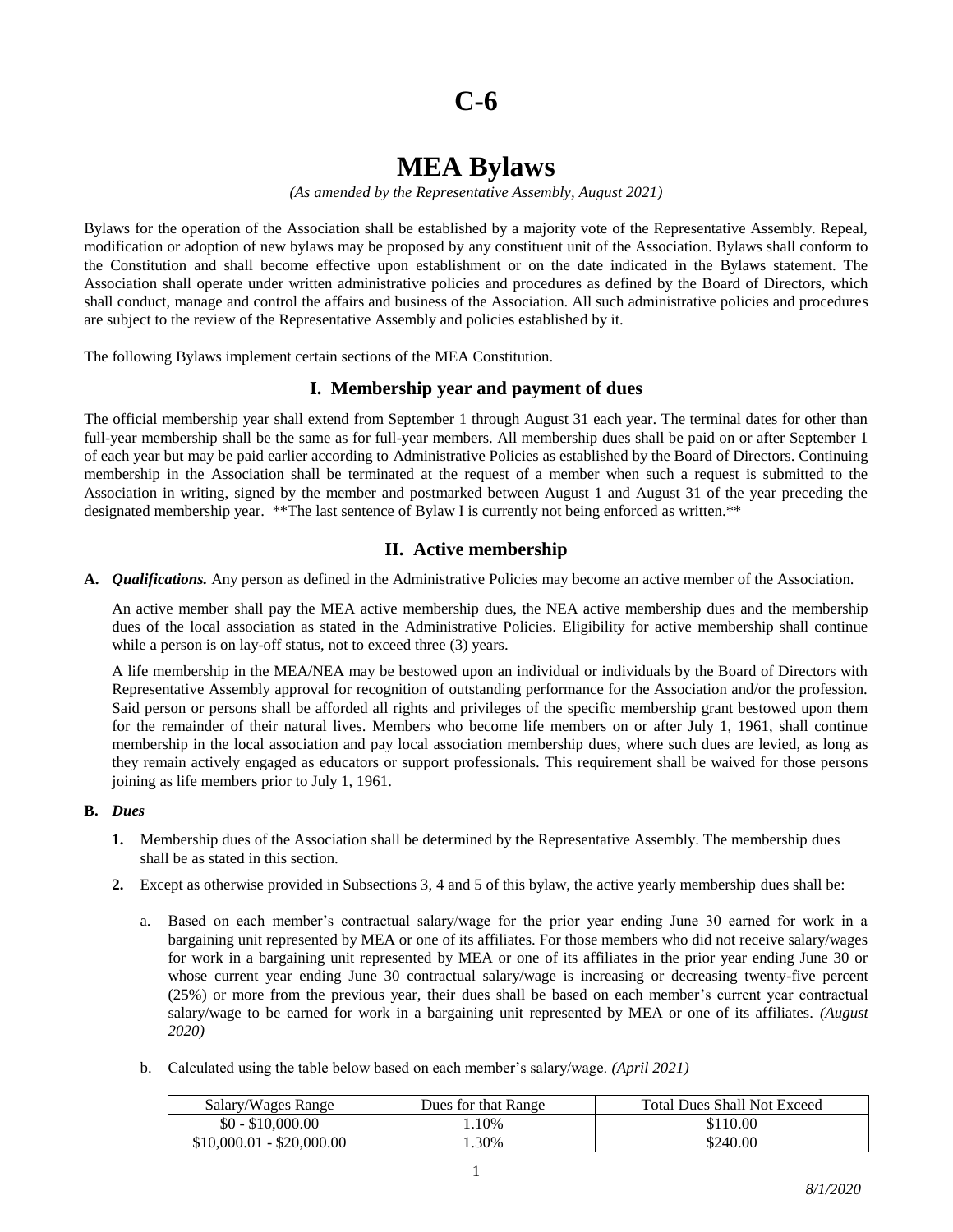| \$20,000.01-\$35,000.00   | .55%                   | \$472.00 |
|---------------------------|------------------------|----------|
| $$35,000.01 - $46,606.00$ | .60%                   | \$655.00 |
| $$46,406.00+$             | Dues shall be \$655.00 |          |

- c. Except as set forth in the Dues Transmittal Policy for status as a member in good standing, one tenth (1/10) of the National Education Association active membership dues plus the appropriate active membership dues above must be paid monthly beginning in September of each membership year and every month thereafter until the active membership dues are paid. The MEA shall transmit the appropriate portion of each membership dues to the NEA. Zero (-0-) dollars from each membership dues shall be placed in a Crisis Assistance Program (CAP) Fund, subject to a member's written election to receive a refund of zero (-0-) dollars according to such policies and guidelines as are from time to time adopted by the CAP Committee. Twenty dollars (\$20.00) from each annual membership dues shall be reserved for the Building, Site and Maintenance Fund of the Association. *(August 2020)*
- **3.** For those members of local MEA/NEA units which are not designated as negotiating agents and where negotiations dues or financial responsibility clauses have been negotiated in master agreements, state and National Education Association membership dues shall be fifty percent (50%) of the active membership dues.
- **4.** The membership dues for members who are on a laid-off or on-leave status shall be twenty-five percent (25%) of the amount calculated pursuant to B 2 (a) above.
- **5**. Persons eligible for active membership where no MEA/NEA-affiliated unit exists or where the MEA/NEA-affiliated unit is not recognized as legally representing its membership may join the Association by paying annual dues set by the Board of Directors in an amount no less than the cost of allocated services.
- **6**. Nothing in the MEA Bylaws shall prohibit the MEA from offering a discount or rebate to active members in good standing for payment of MEA dues in full if received and processed by October 31 of that membership year. Locals with payroll deduction may require a deadline prior to October 31.
- **7.** Nothing in the MEA Bylaws or policies shall prohibit MEA from developing or participating in new member recruitment programs which may forgive MEA and/or NEA dues for a limited period of time in exchange for a financial commitment by the new member. (*October 2017*)

# **III. Other membership**

- **A.** *Associate.* Persons who are not eligible for active membership may become *associate* members. The membership dues for persons meeting the above specifications shall be set by the MEA Board of Directors at a rate no less than the cost of allocated services. Related benefits shall be established by the MEA Board of Directors as stated in the Administrative Policies.
	- **1.** *Student*
		- **a.** Interns who are employed by local boards of education and are not included in local bargaining units may become MEA/NEA student members upon payment of dues set annually by the MEA Board of Directors at a rate no less than the cost of allocated services for Michigan Education Association/NEA and the Student National Education Association. In addition, the intern shall pay the student membership dues in the local MEA/NEA unit.
		- **b.** Persons who are preparing for the teaching profession in any of the institutions of higher education in the state who are not regularly employed as educators by an educational institution or agency may become MEA/NEA student members upon payment of a dues set by the MEA Board of Directors at a rate no less than the cost of allocated services for Michigan Education Association/NEA and the Student National Education Association. In order to be eligible for MEA/NEA student membership, such students shall also be members in good standing of the SMEA chapter in the institution in which they are enrolled.
	- **2.** *Substitutes.* Substitutes who are not included in local bargaining units may become MEA/NEA members upon payment of dues set by the MEA Board of Directors at a rate no less than the cost of allocated services for MEA/NEA and the appropriate NEA dues.
	- **3.** *General.* Any person interested in advancing the cause of education who is not eligible for categories of membership as provided in this Constitution and Bylaws may join the Association by paying membership dues set by the MEA Board of Directors at a rate no less than the cost of allocated services.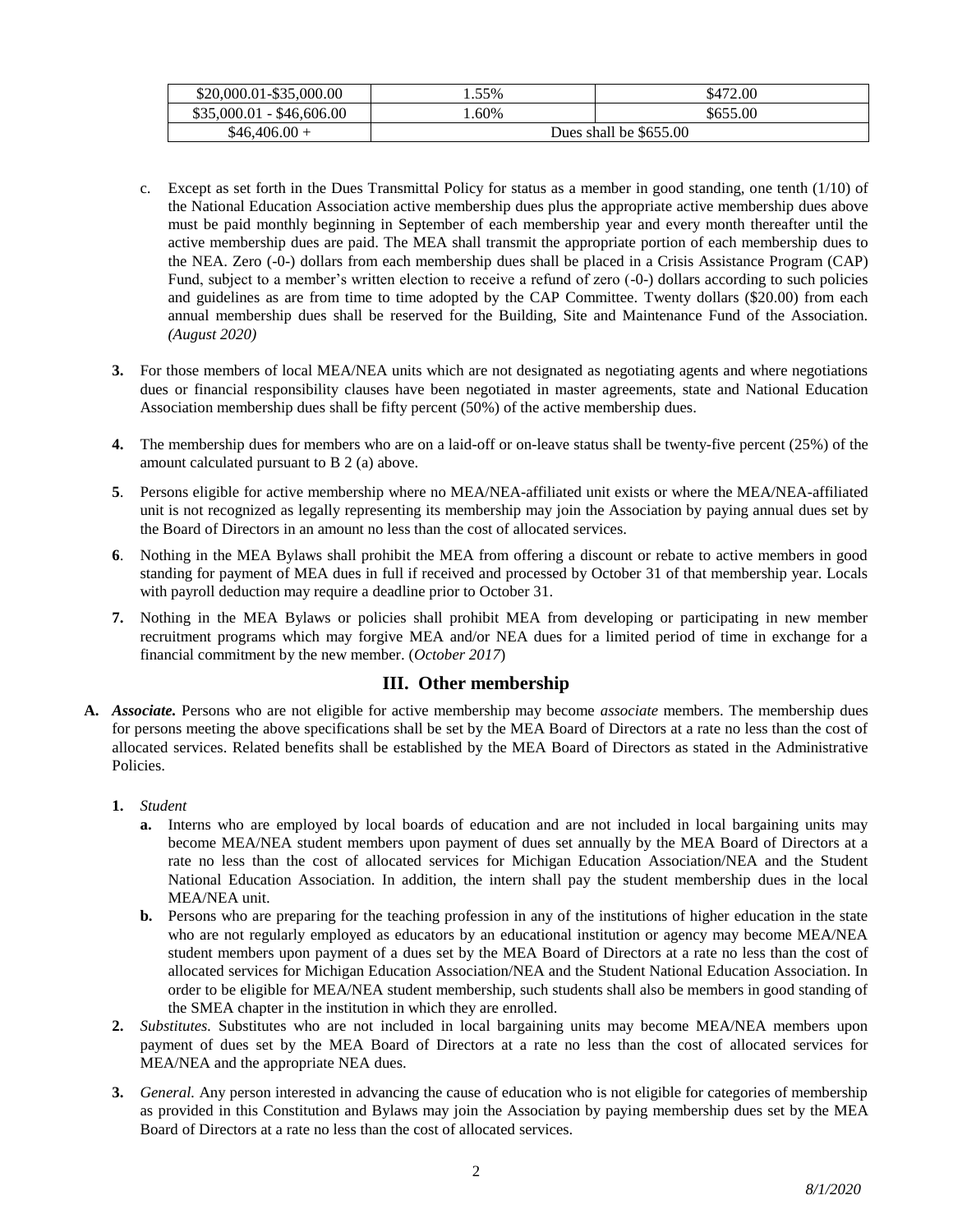**B.** *MEA-Retired.* Any person who is or has been a member (active, associate) of the MEA or an education association of any state other than Michigan, and/or who is an annuitant of a public school employees retirement system or a retirement system of a college or university or educational agency, may become a MEA-Retired member. For those members, active or retired, who join on or after January 1, 1980, dues for this category shall be set by the MEA Board of Directors at a rate no less than the appropriate NEA-Retired lifetime dues. All retired MEA life members shall automatically become members of MEA-Retired.

# **IV. Privileges and obligations of membership**

- **A.** Active members in good standing shall be admitted with full voting privileges and powers to the meetings of the Association. They shall be eligible to hold office in the Association and shall be eligible for all benefits and services accruing to members; shall be guaranteed that no member in good standing may be censured, suspended or expelled without a due process hearing, which shall include an appropriate appellate procedure; and shall receive the regular publications and all such special publications of the Association as the Board of Directors or the Representative Assembly may direct. Associate and MEA-Retired members shall be eligible for the services of the Association made available through membership in the Association except as otherwise provided and shall receive all publications of the Association but shall not be eligible to vote or hold office in the Association except as provided in this Constitution, Bylaws and Administrative Policies. The rights and privileges of a member enrolling in any category of membership for the first time shall begin on the date of the new membership application. No person shall be a candidate for office or position or hold office or position, whether elected or appointed, in the Association or any of its local affiliates unless he or she is an active member in good standing. Any office or position holder, whether elected or appointed, of the Association or any of its local affiliates who does not maintain active membership in good standing shall be removed from office after notice and opportunity to return to good standing within thirty (30) days.
- **B.** *Obligations.* Association members shall give active support to the purposes and programs of the Association, exemplify the professional ethics as set forth in the Code of Ethics for the Education Profession adopted by the Association, conform to the Constitution, Bylaws and statements of policy of the Association, and pay membership dues promptly.
- **C.** *Voluntary contributions.* A voluntary contribution may be collected from each member for the Michigan Education Association Political Action Council (MEA-PAC) and the National Education Association Political Action Council (NEA-PAC), pursuant to procedures established by MEA and published in the official publication. The amounts will be established by MEA-PAC and NEA-PAC with concurrence by the Representative Assembly.
- **D.** *Exhaustion of remedies.* Any person or persons shall be obliged to exhaust all procedures and remedies provided for in the Constitution and these Bylaws before resorting to any court, tribunal or agency for the purpose of asserting a claim against the Association, any of its affiliates or subordinate bodies, or any of its employees, officers or members.

Where any such person or persons, before or following exhaustion of all remedies provided for within the Constitution and these Bylaws, resorts to a court of law and loses their cause therein, all costs and expenses incurred by the Association, its affiliates or subordinate bodies, or its employees, officers or members, including attorney dues, shall be assessed against such person or persons in the nature of a fine.

# **V. Representative Assembly**

**A.** *Election of delegates.* Each local in good standing as determined by the Dues Transmittal Policy and the constitution of the region shall elect to the Representative Assembly one (1) delegate for each one hundred fifty (150) active and life members and/or major fraction thereof within the local during the current year with the exception that a local will be allocated one (1) delegate at fifty-six (56) active and life members. Voting shall be by secret ballot. Any active member in good standing of the Association may nominate or be nominated for office. Every active member in good standing to be represented by a delegate shall have the opportunity to vote. In the event the number of candidates equals the number of positions to be filled, there is no need for a printed ballot, and the candidates can be declared elected by acclamation*. (April 2013)*

The term of office for each state and cluster delegate shall be three (3) years, such term to begin September 1. Determination of election procedures to ensure continuity in the membership of the Representative Assembly shall be made by the Representative Assembly.

**B.** The length of term for local association delegates may be either two (2) or three (3) years. The election shall take place prior to June 1. Results of all elections shall be transmitted to the MEA following the election. The ballots and all other records pertaining to the election shall be preserved for one (1) year and shall be kept in the custody of the president of the local association or region.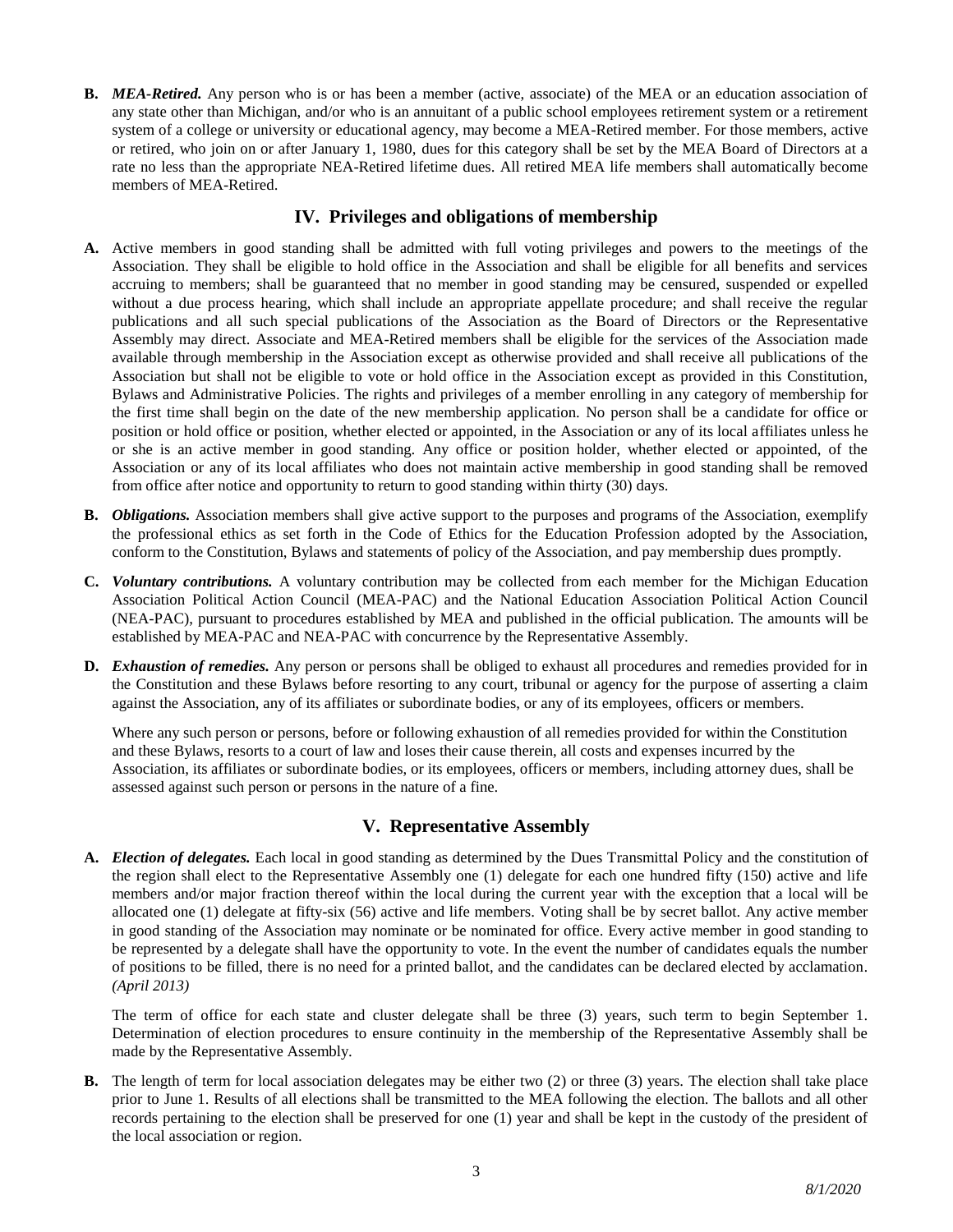- **C.** Representative Assembly delegate positions which are vacant for any reason may be filled by a special election at any time.
- **D.** The Board of Directors will be required to review delegate allocation at least once every three (3) years to see that the Representative Assembly continues to meet the one-person/one-vote requirement.
- **E.** A local or locals within a region will be joined together to elect a delegate or delegates to the Representative Assembly as determined by the Board of Directors, provided these locals so joined together shall have at least one (1) delegate.
- **F.** *Representatives of Minority Persons, 3-1(g).* The percentage of the Minority Persons, 3-1(g) population of the state of Michigan as reported by the U.S. Census Bureau shall be reflected at all MEA representative assemblies. Therefore:
	- **1.** Each region will elect a number of representatives of Minority Persons, 3-1(g) as delegates at large equal to the number of MEA Board of Directors members for that region;
	- **2.** Each local that has four (4), five (5), six (6) or seven (7) delegates will elect at least one (1) of its delegates a representative of Minority Persons, 3-1(g);
	- **3.** Each local that has eight (8) delegates will elect at least two (2) of its delegates representatives of Minority Persons,  $3-1(g);$
	- **4.** Each local that has nine (9) or more delegates will elect at least three (3) of its delegates representatives of Minority Persons,  $3-1(g)$ ;
	- **5.** If the region or local delegation contains the maximum number of delegates allowed but does not contain the required number of representatives of Minority Persons, 3-1(g), that delegation shall not be seated at the Representative Assembly except to vote for officers and dues. Further implementation and procedures will be as specified in the Administrative Policies of the Association.
- **G.** *Representation of MEA-Retired.* Allocation of delegates to the MEA Representative Assembly shall be based on one (1) delegate per one thousand (1,000) or major fraction thereof of retired MEA-Retired members. *(April 2011)*

#### **H.** *Filling of vacancies*

- **1.** Only duly elected alternates from the same local shall be designated to fill vacancies in the office of the local delegate to the Representative Assembly.
- **2.** Only duly elected alternates from the same cluster shall be designated to fill vacancies in the office of the cluster delegate to the Representative Assembly.

## **VI. Duties of officers and executive director**

- **A.** *President.* The duties of the president shall include the following:
	- **1.** Shall be chief executive and operating officer of MEA/NEA (not to be delegated);
	- **2.** Shall be responsible for policy interpretation and direction between meetings of the Board of Directors subject to review by the Board (not to be delegated);
	- **3.** Shall be responsible for the direction of the work of the Association staff and evaluation of that staff.
	- **4.** Shall be responsible for developing and implementing programs consistent with the policies of the Representative Assembly.
	- **5.** Shall be the official representative of the Association and the chief spokesperson on policy matters;
	- **6.** Shall have the right to represent official MEA/NEA positions before any affiliate organization of MEA/NEA;
	- **7.** Shall propose policy and program changes to the Board and Representative Assembly;
	- **8.** Shall prepare agendas for the various governing bodies for which the president has constitutional responsibility;
	- **9.** Shall report periodically to the membership at the Representative Assembly and report other times as are necessary (not to be delegated);
	- **10.** Shall preside at Representative Assembly, Board, Executive Committee and the Michigan NEA Representative Assembly delegation;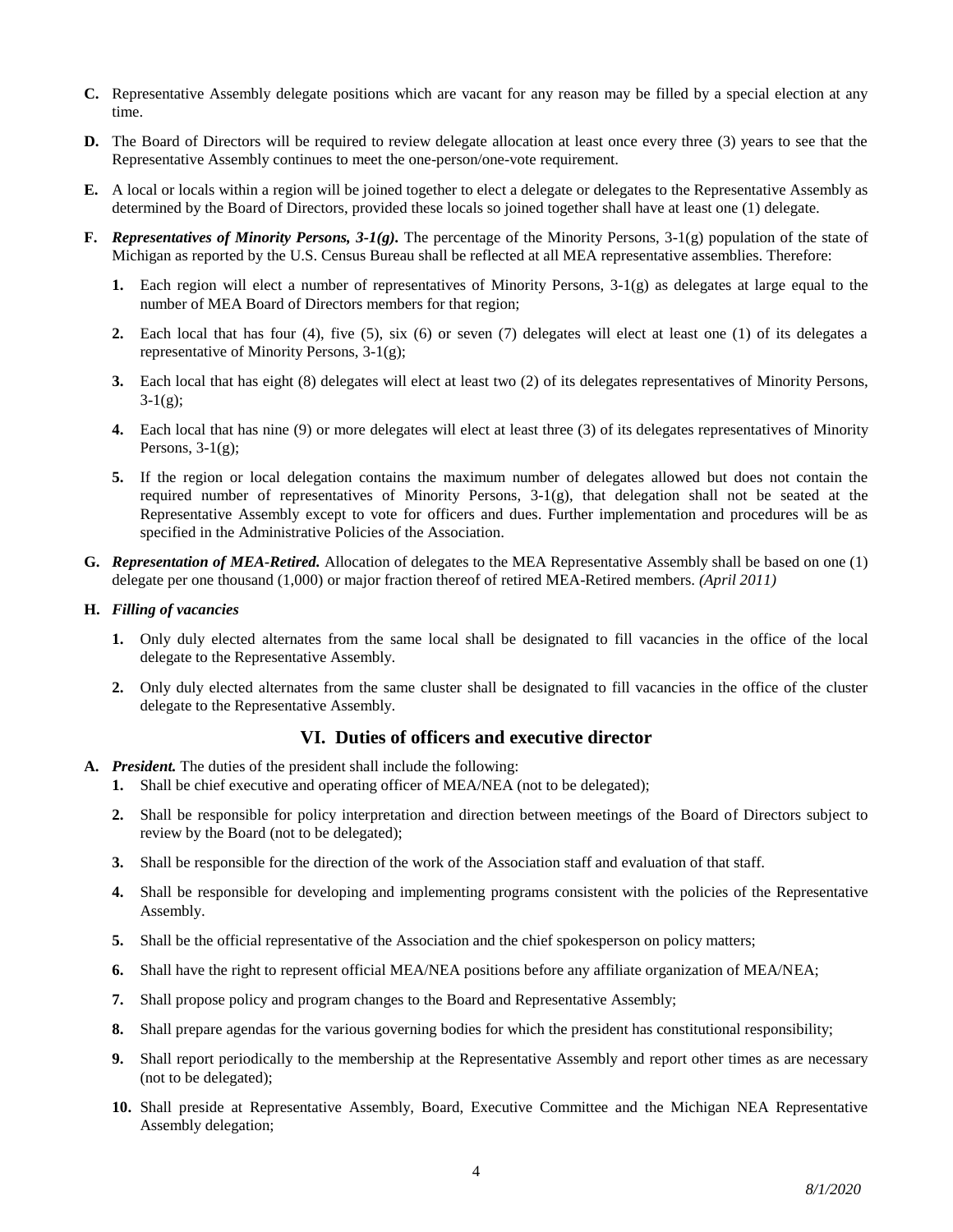- **11.** Shall maintain a close working relationship with the executive director;
- **12.** Shall meet regularly with other officers of the Association and the executive director;
- **13.** May delegate duties of the president to the officers and to the executive director (not to be delegated);
- **14.** Shall appoint commission members and commission chairpersons with consent of the Board, except those elected by the Representative Assembly (not to be delegated);
- **15.** Shall serve as ex officio member on all commissions and committees;
- **16.** Shall be responsible for preparation of the Association budget in cooperation with the executive director and the secretary-treasurer and subject to guidelines adopted by the Representative Assembly and the MEA Board of Directors;
- **17.** Shall be responsible for administration of the executive portion of the budget;
- **18.** Shall be a delegate to the NEA Representative Assembly;
- **19.** Shall employ a personal secretary.
- **B.** *Vice president.* The duties of the vice president shall include the following:
	- **1.** Shall represent the Association at the discretion of the president on official matters;
	- **2.** Shall chair the Representative Assembly at the discretion of the president;
	- **3.** Shall chair committees and task forces at the discretion of the president;
	- **4.** Shall assist the president in preparation of the budget;
	- **5.** Shall be a state delegate to the NEA Representative Assembly;
	- **6.** Shall serve as caucus chairperson at the NEA Representative Assembly.
- **C.** *Secretary-treasurer.* The duties of the secretary-treasurer shall include the following:
	- **1.** Shall make financial reports to the Representative Assembly and shall make special reports to the Board of Directors as required;
	- **2.** Shall assist the president in preparation of the budget;
	- **3.** Shall be a member of all official budget-related committees;
	- **4.** Shall be responsible for coordinating budget hearings;
	- **5.** Shall represent the MEA at NEA budget hearings at the discretion of the president;
	- **6.** Shall be responsible for selecting an independent auditing firm;
	- **7.** Shall furnish each member appropriate evidence of membership;
	- **8.** Shall, at the discretion of the president, represent the Association on official matters;
	- **9.** Shall chair committees and task force groups at the discretion of the president;
	- **10.** Shall be a state delegate to the NEA Representative Assembly;
	- **11.** Shall meet periodically with the appropriate staff, with concurrence of the president and the executive director, for the purpose of fulfilling constitutional duties;
	- **12.** Shall be responsible for the minutes of the Executive Committee, the Board of Directors and the Representative Assembly.
- **D.** *Executive director.* The duties of the executive director shall include the following:
	- **1.** Shall, at the direction of the president, be responsible for directing the work of the Association staff and evaluation of that staff;
	- **2.** Shall act as general manager of the Association under the direction of the Board;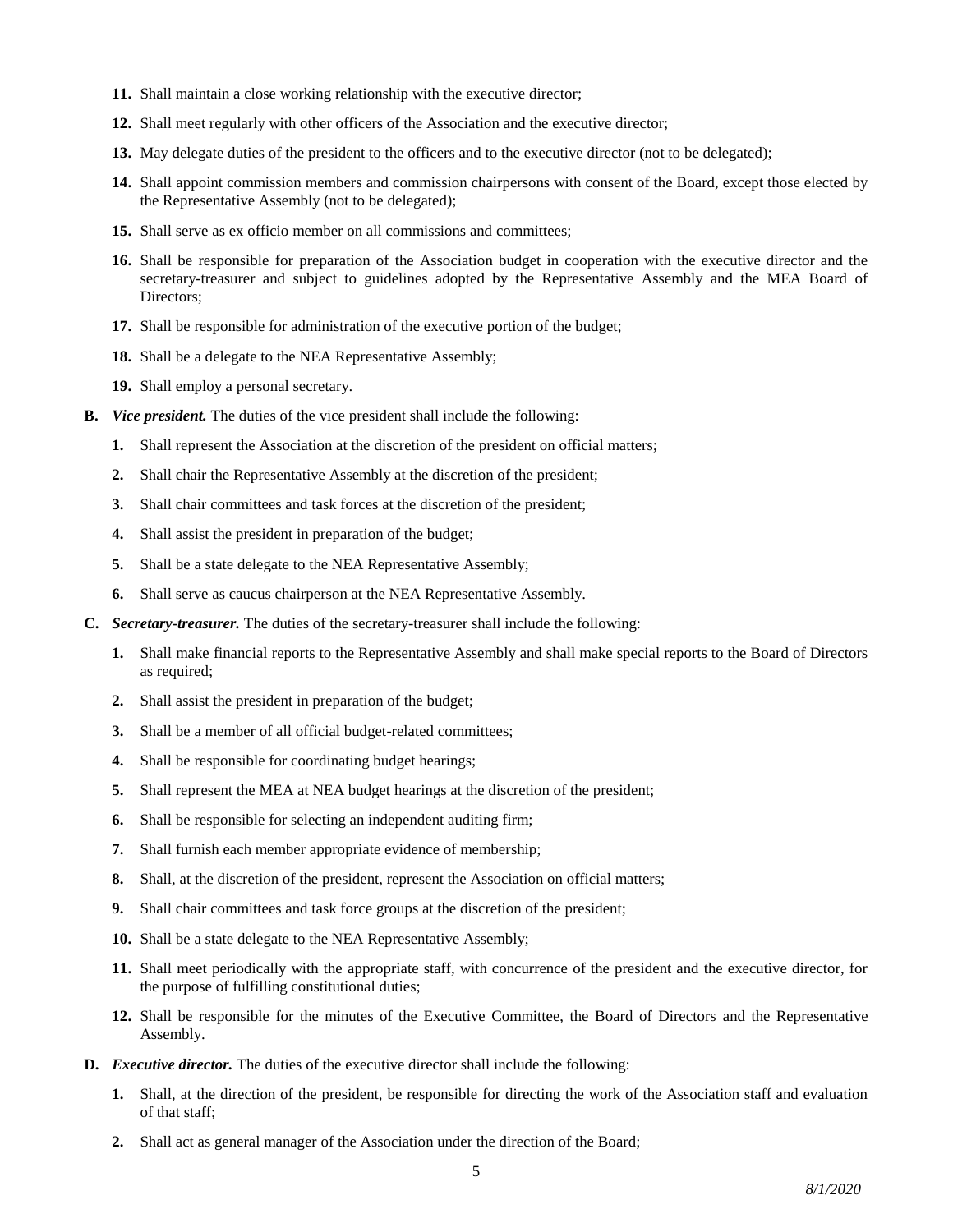- **3.** Shall provide secretarial services to the Board and Representative Assembly;
- **4.** Shall prepare the Association budget in cooperation with the president and secretary-treasurer and subject to guidelines adopted by the Representative Assembly and the MEA Board of Directors;
- **5.** Shall, at the direction of the president, develop and implement programs consistent with the policies of the Representative Assembly;
- **6.** Shall serve as consultant to the governing bodies of the Association;
- **7.** Shall, at the direction of the president, represent the Association on matters of established policy;
- **8.** Shall employ associate executive directors in consultation with the president, subject to concurrence by the Board;
- **9.** Shall meet periodically with the president, officers and appropriate staff to confer on policies and procedures;
- **10.** Shall report regularly to the Board and semiannually to the Representative Assembly;
- **11.** Shall inform locals of the number of Representative Assembly delegates to which each local is entitled and of election procedures as prescribed by the Constitution;
- **12.** Shall serve as a consultant to the Michigan delegation to the NEA Representative Assembly;
- **13.** Shall perform such specific duties as assigned by the Board of Directors.

## **VII. Commissions and committees of the Association**

- **A.** *Classification.* The commissions of the Association shall consist of the following *(April 2018)*:
	- **1.** Legislation;
	- **2.** Local Affiliates.
- **B.** *Membership.* Only members in good standing may serve on commissions and committees of the Association. Except as otherwise provided, each commission shall be constituted as follows:
	- **1.** Six (6) active or retired members, two (2) elected each year by the Representative Assembly, nominated by petition or from the floor of the Assembly for terms of three (3) years each. When the number of candidates for the commission is equal to the number of vacancies, there is no need for a printed ballot and the candidates can be declared elected by acclamation; *(April 2012)*
	- **2.** Three (3) members from the Association membership at large appointed by the president with the consent of the Board of Directors for terms of three (3) years each, terms to be arranged in such manner that one (1) term shall expire each year;
	- **3.** Not more than three members of the Board of Directors appointed by the president with the consent of the Board of Directors for a term coincident with membership on the Board who shall serve as a voting member of the commission; *(April 2008)*
	- **4.** Requests for liaison positions to commissions must be submitted annually to the Board of Directors, which shall approve or deny the establishment of such positions. Voting privileges may be granted to approve liaison members by a majority vote of the total membership of the commission;
	- **5.** The NEA state directors shall be members of MEA commissions as determined by the MEA Board of Directors in consultation with the NEA state directors in addition to those members as provided in subsections 1, 2 and 3 above and shall have voting power on the commissions, provided that not more than one (1) NEA state director shall serve on any one (1) commission at any one time;
	- **6.** The membership of a commission shall at no time include more than two (2) members from any one (1) region of the Association. This requirement shall not apply to NEA state directors as members of commissions;
	- **7.** The membership of a commission shall at no time include more than one (1) retired member of MEA-Retired. *(April 2012)*
	- **8.** Any member absent from two (2) consecutive meetings of a commission will no longer be considered a member of the commission and the position declared vacant unless the member's absence is for what is considered to be a valid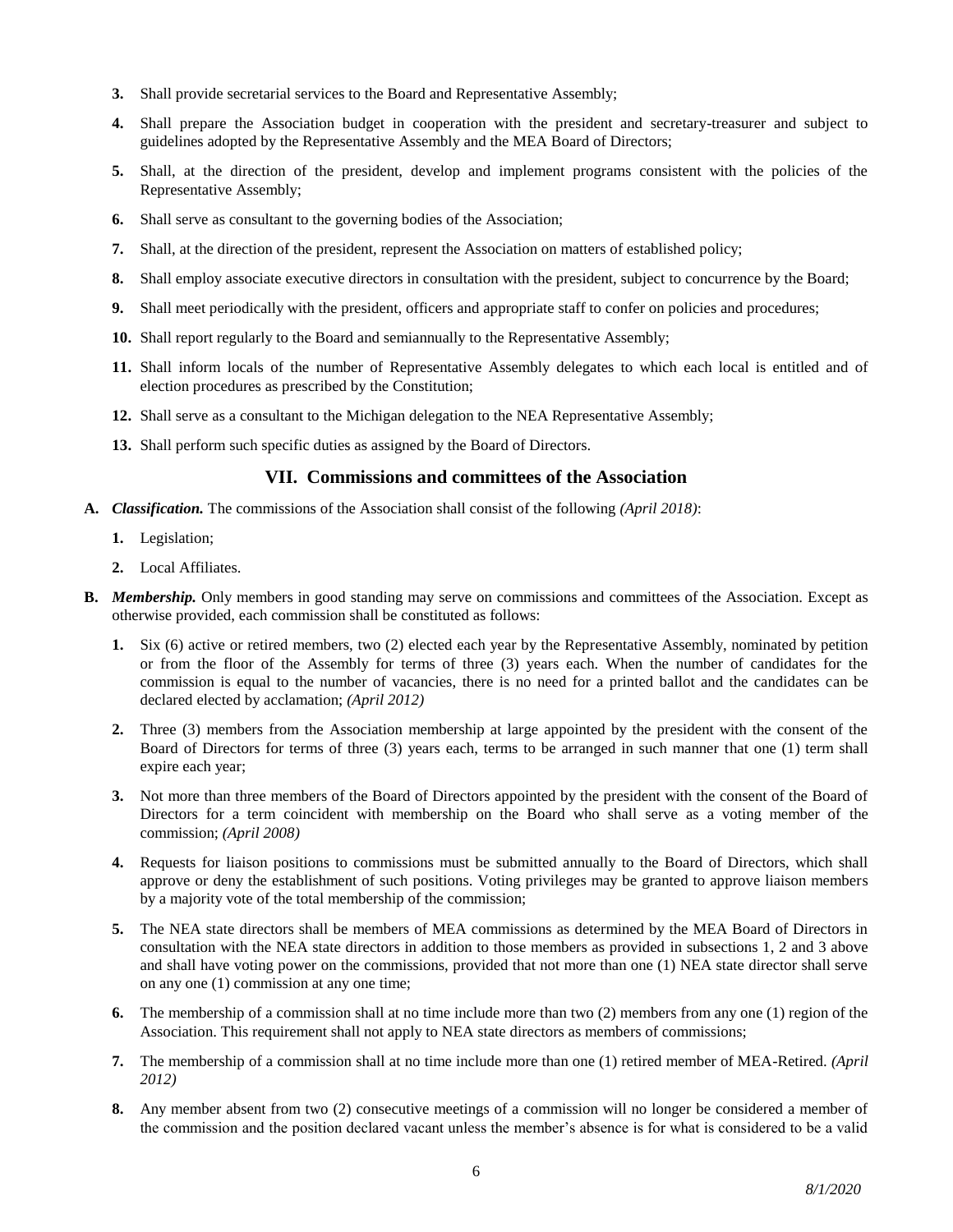reason by the commission chairperson. The commission chairperson will notify the president that the position is vacant;

- **9.** A member may serve on only one (1) commission at any time and shall be limited to two (2) full consecutive terms on any commission;
- **10.** The right to discharge members from commissions for just cause shall be reserved to the Board of Directors, which shall adopt and place in the Administrative Policies procedures covering discharge, such procedures to be subject to the approval of the Representative Assembly.
- **C.** *Nominations and election at Representative Assembly.* Nominations may be made by petition of at least fifteen (15) delegates or from the floor.

Petitions shall be filed with the executive director fifteen (15) days prior to the date of election. The election shall be by secret ballot and shall take place at the annual meeting of the Representative Assembly. In the event the number of candidates equals the number of positions to be filled, there is no need for a printed ballot, and the candidates can be declared elected by acclamation. Appointed and elected members of commissions shall take office on September 1.

- **D.** *Vacancies.* In the case of a vacancy of a Board appointment, the president will have the right, in consultation with the Board, to fill the vacancy for the remainder of the term. In the case of a vacancy of a Representative Assembly-elected member, the president shall, in consultation with the Board, fill the vacancy until the next annual meeting of the Representative Assembly. Appointed members shall take office immediately.
- **E.** *Organization.* Each commission shall have the right to organize itself at its first meeting to be held by October 15 following the election. The member of the staff assigned to the commission shall act as secretary of the commission.

#### **F.** *Committees*

- 1. A Resolutions Committee of ten (10) members shall be appointed by the president with the advice and consent of the Board of Directors for terms of three (3) years, such terms to be arranged in such manner that not more than four (4) terms shall expire each year.
- 2. A Social Justice Committee of ten (10) member shall be appointed by the president with the advice and consent of the Board of Directors for terms of two (2) years. Ad hoc subcommittees may be formed to help carry out goals set by the committee.
- 3. An Awards Committee of six (6) members shall be appointed by the president with the advice and consent of the Board of Directors for terms of two (2) years. Ad hoc subcommittees may be formed to help select the awards to be given, review applicants and help plan awards event.
- 4. A Conference Planning Committee of six (6) members shall be appointed by the president with the advice and consent of the Board of Directors for terms of two (2) years. Ad hoc subcommittees may be formed to help carry out goals set by the committee.
- 5. A Professional Development Committee of six (6) members shall be appointed by the president with the advice and consent of the Board of Directors for terms of two (2) years. Ad hoc subcommittees may be formed to help carry out goals set by the committee.
- **G.** *Minority representation.* Each commission and committee of the Michigan Education Association/NEA shall include Minority Persons,  $3-1(g)$  that is no less than the percentage of the Minority Persons,  $3-1(g)$  population of the state of Michigan as reported by the U.S. Census Bureau.

# **VIII. Board of Reference**

- **A.** *Meetings.* In the event that a member of the Board of Reference is absent from three (3) consecutive meetings, provided the judge is not disqualified to hear any particular case, such position shall be declared vacant.
- **B.** *Board of Reference.* A judge on the Board of Reference must be an active member in good standing or a member of MEA-Retired at the time of appointment and maintain it throughout the term of office and hold no other elective office or appointive position in the Association or its affiliates. A judge shall commence the term of office on September 1. Any vacancies which should occur on the Board of Reference shall be filled by appointment of the president of this Association with the consent of the Board of Directors within thirty (30) days of receiving notification of the vacancy.

A judge appointed to fill such vacancy shall serve the unexpired term. A judge shall receive no salary from this Association but shall be reimbursed for actual and necessary expenses.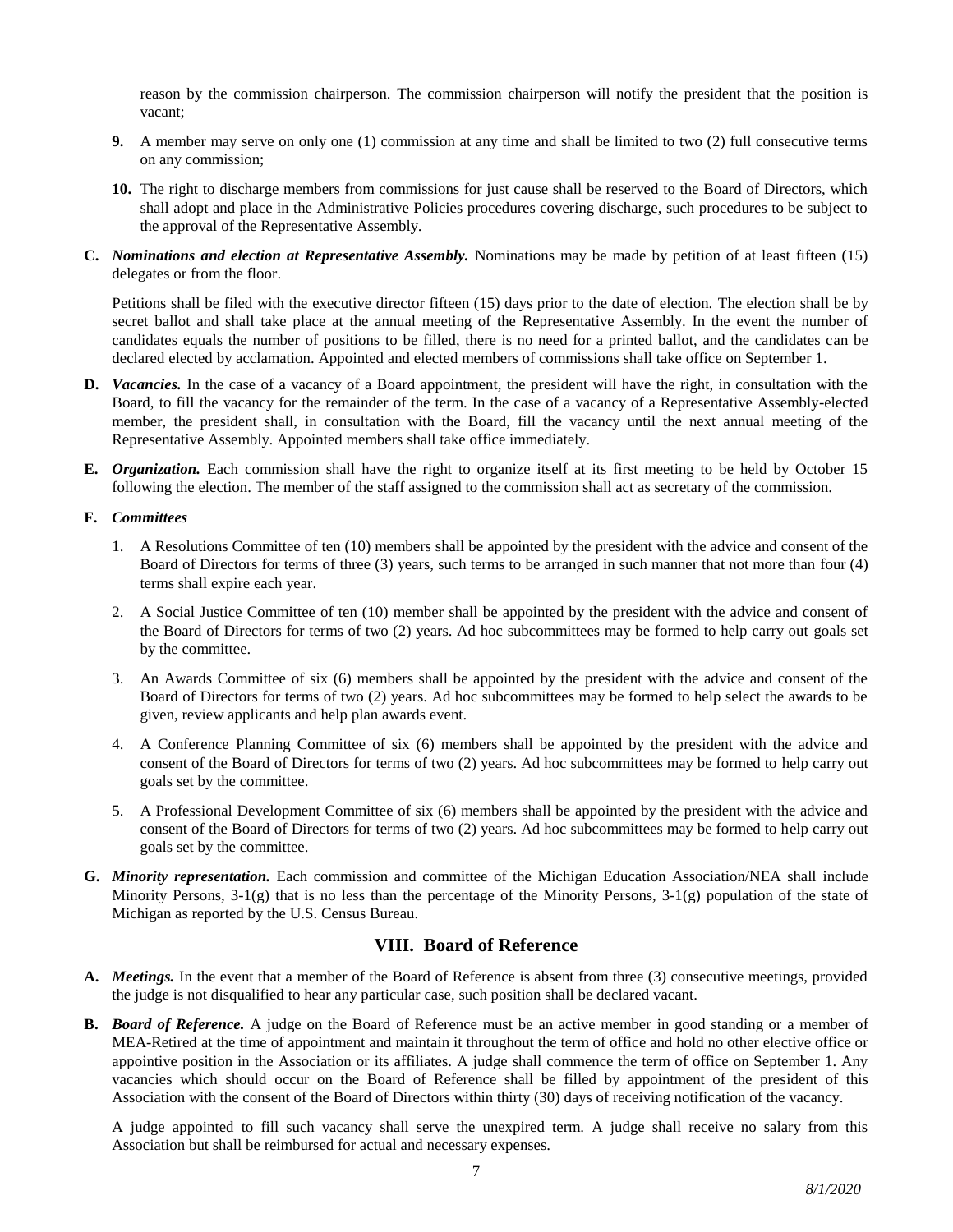**C.** *Board of Reference rules.* The judges of the Board of Reference shall establish rules of procedure, a copy of which shall be filed with the executive director and shall be made available to any member of the Association upon request. The judges of the Board of Reference, acting under such rules of procedures as they adopt, shall elect one (1) of their number to serve as chairperson of the Board of Reference.

# **IX. Board of Reference: charges and hearings**

- **A.** *Persons filing charges.* Any member or members in good standing of the Association may file charges against any other member or members of the Association.
- **B.** *Basis for filing of charges.* The following and no other shall constitute the basis for the filing of charges:
	- **1.** Violation of any provision of the Constitution, Bylaws or Administrative Policies of the Association, the provisions of the constitution or bylaws of any local association, the provisions of the constitution or bylaws of any region of this Association, or the provisions of the Constitution or Bylaws of the National Education Association;
	- **2.** Violation of any provisions of the Guidelines for NEA Uniserv in Michigan;
	- **3.** Violation of the Code of Ethics of the Education Profession;
	- **4.** Willful violation of a legally negotiated and approved professional negotiations master agreement;
	- **5.** Obtaining membership through fraud or misrepresentation;
	- **6.** Willfully interfering with any official of this Association, a local association, a region or the National Education Association in the discharge of lawful duties;
	- **7.** Misappropriation, embezzlement or improper illegal use of the funds of this Association, a local association, a region or the National Education Association, or any of their membership;
	- **8.** Any activity which assists or is intended to assist a competing organization within the jurisdiction of this Association;
	- **9.** Acting in collusion with management to the detriment of the welfare of the Association, a local association, a region or the National Education Association, or any of their membership;
	- **10.** Using the name of the Association, a local association, a region or the National Education Association in an unauthorized manner or for an unauthorized purpose;
	- **11.** Conduct unbecoming a member or officer of this Association, a local association, a region or the National Education Association.

Provided, in no case may a member be disciplined, suspended or expelled for the exercise of the right to attend membership meetings, unless that member is an officer of the Association, a local, a region or the National Education Association and has otherwise engaged in an activity prescribed above. Provided further, that all matters involving disputes arising under the Crisis Assistance Program, alleged violations of the breach of the duty of fair representation, and the discipline of members who continue in active employment during the course of a labor dispute where the withdrawal of services by other members has occurred shall be vested in the Executive Committee of the Board of Directors and shall not constitute the basis for the filing of charges before the Board of Reference.

- **C.** *Procedure for filing charges.* The charges shall be set forth in writing and signed by a member or members in good standing bringing the charge. The charges shall be specific, stating the exact nature of the alleged offense, including the date and circumstances thereof and, where a violation of a particular constitutional or bylaw provision is alleged, the specific section shall be cited along with the specific act or failure to act which constitutes the alleged violation. The charge shall be filed with the president of the trial body in the local association of which the accused is a member or, if the president of such trial body is a directly interested party, with the secretary of the trial body. A true copy of the charge shall be filed with the executive director of the MEA/NEA.
- **D.** *Limitations for filing of charges.* Charges must be filed within thirty (30) days of the date the charging party had knowledge of, or should have reasonably discovered and been aware of, the alleged offense. Date of filing shall be determined by date of postmark or date of hand-delivery to MEA Headquarters.
- **E.** *Trial body at local association level.* Where the local constitution or bylaws fail to provide otherwise, the trial body at the local association level shall consist of the local's executive board or committee, unless no such body exists, in which case the board of directors of said local shall constitute the trial body. Any directly interested party shall be disqualified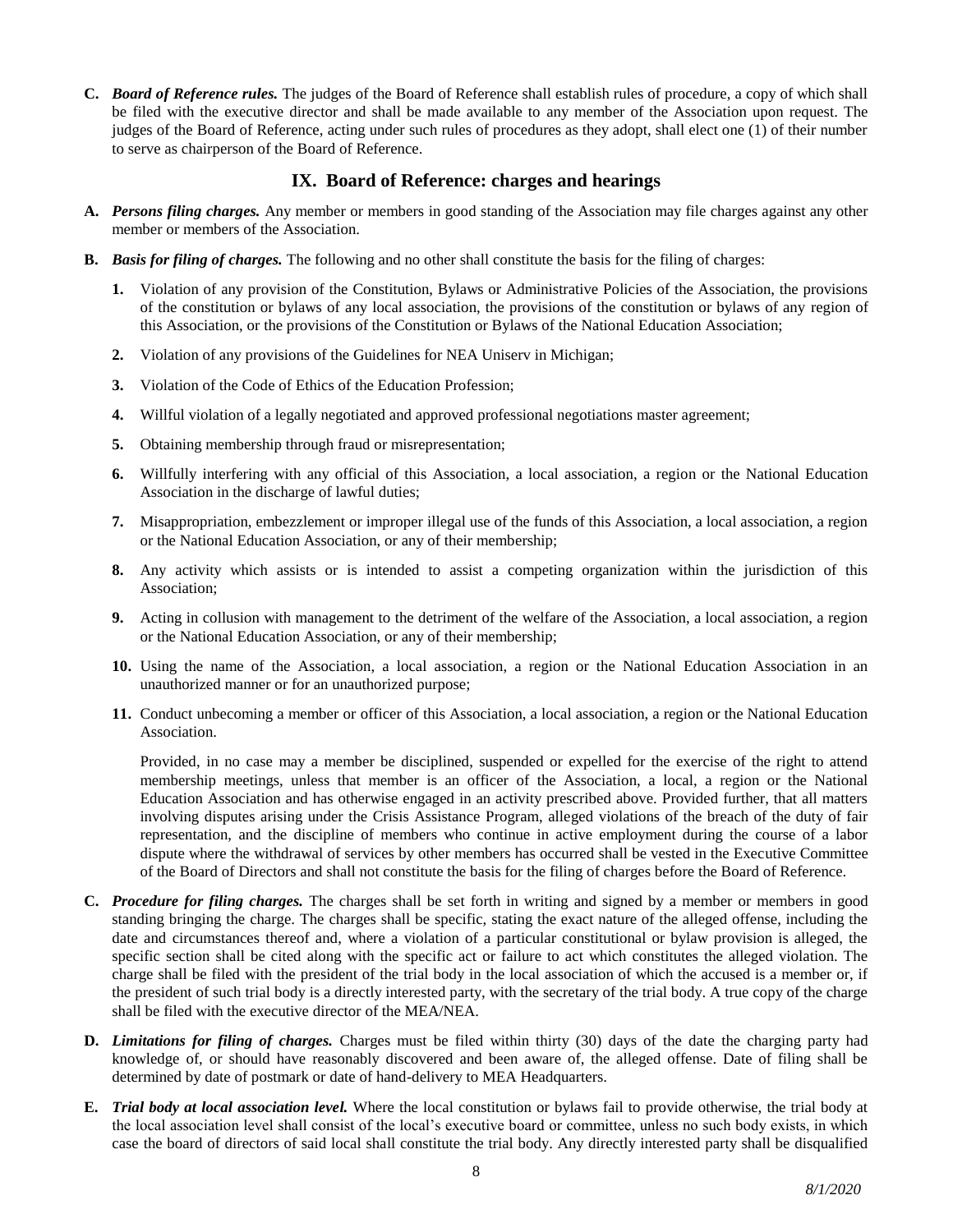by a majority of the remaining members of the trial body, and the presiding officer of the trial body shall then appoint an impartial member of the local to serve in that place.

- **F.** *Copy of charges to accused party.* Within ten (10) days following the receipt of the charges (in the case of MEA, receipt by the secretary to the MEA Board of Reference), the person with whom the charges have been filed shall send by certified mail, return receipt requested, an exact copy of Article XII of the Constitution, Bylaw IX, and an explanation of the trial procedure to be followed.
- **G.** *Trial arrangements and procedure.* The trial body shall fix the date, time and place for the trial which is mutually convenient to the parties. If no mutually convenient date, time and/or place for the trial can be agreed upon by the parties, the trial body shall declare and fix a date, time and/or place for the trial. Attendance at MEA Board of Reference hearings shall be limited to MEA members, immediate families of the parties, representatives of record and witnesses.

With the concurrence of the hearing officer, witnesses may be sequestered at the request of one of the parties until after their testimony is presented. It shall be at the discretion of the hearing officer or appellate board to permit other individuals to be in attendance or to limit attendance in order that the hearing may proceed in an orderly fashion.

It shall not be necessary to maintain a written verbatim record of the trial unless request for such record is made by a directly interested party of the proceedings. If such request is made, the party making it shall be responsible for the cost of such record and of three (3) copies of the transcript, one (1) of which shall be furnished to the trial body and one (1) to the opposing party. The reporter shall attach an affidavit to each copy of the transcript stating it is a true and accurate record of the evidence taken at the trial.

- **H.** *Rights of accused person.* The accused person shall be guaranteed the following rights:
	- **1.** The right to be served with a full copy of the charges within ten (10) days after they are filed and at least thirty (30) days before the trial date;
	- **2.** The right to file a written answer to the charge;
	- **3.** The right to be tried within fifty-five (55) days (subject to a possible sixty [60] day extension) after the filing of the charges, which extension may be ordered by the trial body or hearing officer assigned to hear the charges, at the request of either party, the executive director, or on the trial body or hearing officer's own motion;
	- **4.** The right to have at least fifteen (15) days advance notice of the date, time and place of the hearing;
	- **5.** The right to confront the accuser;
	- **6.** The right to cross-examine the accuser and any witnesses;
	- **7.** The right to present witnesses in his/her own behalf;
	- **8.** The right to compel the production of Association, district (local association), region or National Education Association records pertinent to the case;
	- **9.** The right to select a person of his/her own choosing, other than a Uniserv director, to act as own counsel in the case;
	- **10.** The right to be presumed innocent unless proven guilty;
	- **11.** The right to refuse to testify against oneself, provided, however, that this right shall not include the right to refuse to produce at the trial any papers, books, or financial or other records which are the property of the Association and which are pertinent to the case;
	- **12.** The right to appeal, in the manner hereinafter provided;
	- **13.** The right to choose either an open or closed hearing.
- **I.** *Rights of accuser.* The person bringing the charges shall be guaranteed the following rights:
	- **1.** The right to receive a copy of any written answer of the charge which may be filed by the accused at the time such answer is filed;
	- **2.** The right to have the charges heard within fifty-five (55) days (subject to a possible sixty [60] day extension) after they are filed, which extension may be ordered by the trial body or hearing officer assigned to hear the charges, at the request of either party, the executive director, or on the trial body or hearing officer's own motion;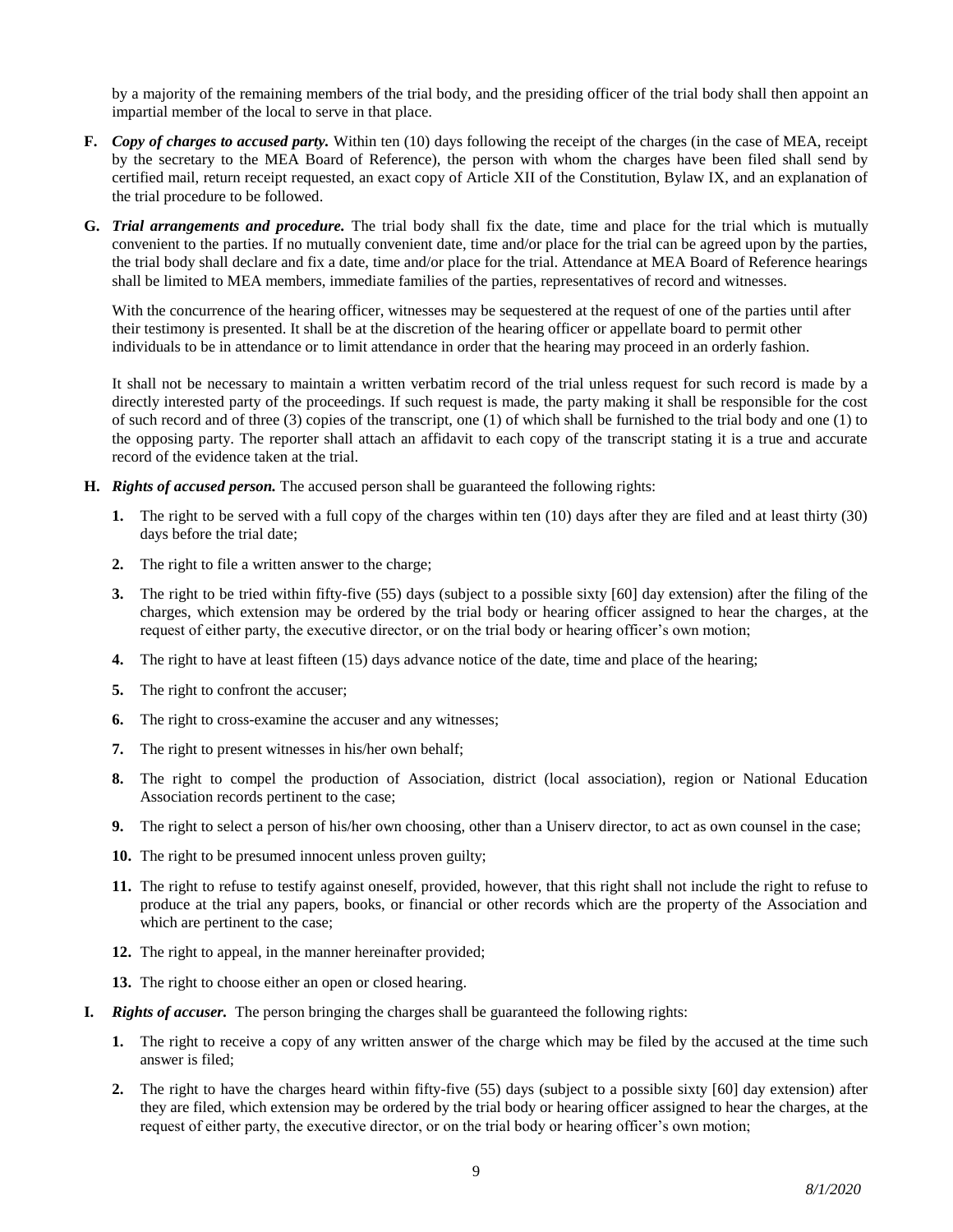- **3.** The right to have at least fifteen (15) days advance notice of the date, time and place of the trial;
- **4.** The right to give personal testimony;
- **5.** The right to present the testimony of others and to cross-examine witnesses presented by the accused;
- **6.** The right to compel the production of Association records pertinent to the case;
- **7.** The right to select a person of his/her own choosing, other than a Uniserv director, to act as own counsel in the case;
- **8.** The right to appeal, in the manner hereinafter provided.
- **J.** *Obligations of accuser.* The person bringing the charge shall have the following obligations:
	- **1.** To file the original charge in sufficient detail as to afford the accused person full opportunity to prepare the defense;
	- **2.** To appear in person at the trial;
	- **3.** To assume the burden of proof;
	- **4.** Maintain active membership in good standing in the association at all stages of the proceedings, including appeals.
- **K.** *Penalties against guilty party.* A trial body may, if it finds the accused person guilty, assess any one or more of the following penalties:
	- **1.** Formal censure, including a formal warning against any repetition of the act or acts of which the accused party is found guilty;
	- **2.** A fine in an amount not to exceed one (1) year's MEA and NEA dues, to be paid to the local association;
	- **3.** Partial restitution, where the consequences of the offense can be measured in material terms;
	- **4.** Removal from office in the Association or its affiliates;
	- **5.** Suspension from the right to hold any elected position in the Association or any of its affiliates for a period not to exceed five (5) years;
	- **6.** Suspension from membership for a specified period of time, not to exceed two (2) years;
	- **7.** Expulsion from membership;
	- **8.** Any penalty or equitable remedy which may be necessary or warranted to achieve a just result consistent with the Constitution, Bylaws and Administrative Policies of the Association, provisions of the constitution or bylaws of any local association, the provisions of the constitution or bylaws of any region of this Association, the provisions of the Constitution of the National Education Association, or the Code of Ethics of the Education Profession. Failure to comply with a decision rendered by the Board may result in the assessment of further penalties.
- **L.** *Penalties against accuser of charges not sustained.* If the charges are not sustained, and the trial body or the appellate body is convinced that the charges were not brought in good faith or were actuated by malice, the trial body or the appellate body may impose such penalty on the charging party as in its judgment is deemed proper under the circumstances. In any such case, the party against whom the penalty is imposed shall have the right to appeal the imposition of any such penalty by the trial body, and no such penalty shall take effect while an appeal of such penalty is pending.
- **M.** *Time limits and form of decision.* All decisions must be rendered by the trial body within thirty (30) days following completion of the trial or within thirty (30) days following receipt of the trial transcript, if one is requested. Furthermore, the Board, by vote of the judge(s), may extend the issuance date of all decisions by an additional thirty (30) days. If the thirtieth day or the extension thereof occurs on a Saturday, Sunday or a legal holiday, then the decision shall be rendered on the next business day. Decisions shall be in writing and shall be transmitted by certified mail, return receipt requested, to the person bringing the charge and to the accused simultaneously.
- **N.** *Time limits and form of appeal.* Either party may, within thirty (30) days following receipt of the decision, file an appeal to the Board of Reference in the same manner as is provided for the filing of original charges with the trial body. The appeal shall be in writing and shall be accompanied by a copy of the original charge and of the decision which is being appealed. The appeal shall set forth in substance the appellant's reasons for believing the trial body was in error and the nature of the error. Upon receipt of the appeal, the Board of Reference shall designate one member to hear the appeal whose decision shall constitute the decision of the appellate Board of Reference.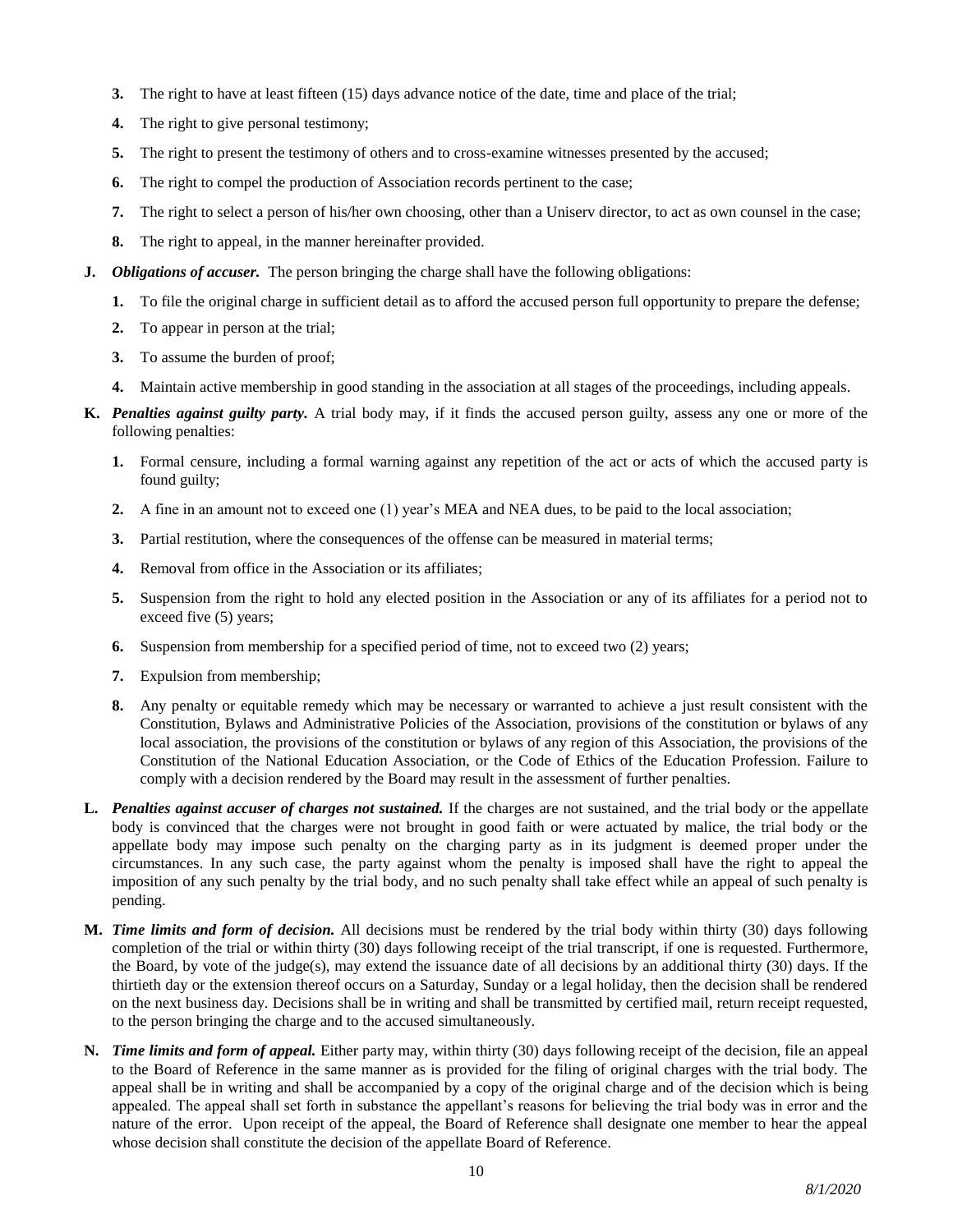- **O.** *Failure of trial body to act within time limits.* In any case where a trial body fails or refuses to carry out its responsibilities under this article, or, except by mutual consent expressed in writing between the accuser and the accused, to adhere to the time limits set forth in this article, either party shall have the right to appeal to the MEA Board of Reference, provided, however, that under unusual circumstances, which shall be clearly set forth and made a part of the trial record, a local trial body may by a majority vote of all its members extend the time limits for the holding of a trial, not to exceed thirty (30) days.
- **P.** *Board of Reference trial.* Any trial held before the Board of Reference through the appeals procedure shall be conducted as a new trial. The Board of Reference may, in its discretion, also consider any written record which has been made before the lower trial body. Where this is done, such matters as are so considered shall be made a part of the record of the trial at the Board of Reference. A verbatim record shall be made, either through the use of a court reporter or through mechanical means, and such record shall be retained for at least five (5) years following final disposition of the case.
- **Q.** *Board of Reference decisions.* Decisions of the Board of Reference shall be in writing and shall include at least the following separate items:
	- **1.** Background of the case (including a statement of the charges, if any);
	- **2.** Statement of the issues;
	- **3.** Summary of the evidence presented by the parties;
	- **4.** Finding of fact;
	- **5.** Conclusions;
	- **6.** Assessment of a penalty, if any; or an order setting aside or modifying the previously imposed penalty, if any; or an order upholding the decision of the lower trial body, if any.
- **R.** *Distribution of decisions.* A copy of the decision of the Board of Reference shall be transmitted to the accuser and counsel of record, the accused and counsel of record, each member of the Board of Reference and the secretary of the lower trial body which previously heard the case.
- **S.** *Effective date of decisions.* Decisions of a trial body or the Board of Reference shall be in full force and effect from the date of the decision until and unless reversed or modified on appeal, provided, however, the Board of Reference, upon receiving a notice of appeal, may order a delay in the carrying out of any penalty which has been assessed, pending its hearing and disposition of the appeal.

# **X. Regions**

- **A.** *Constitution.* The Board of Directors shall provide a uniform constitution for all regions. Regions may adopt any bylaws which are not in conflict with the MEA Articles of Incorporation, Constitution and Bylaws or any act of the Representative Assembly and Board of Directors and which do not infringe upon the rights and responsibility of the several locals within the region.
- **B.** *Boundaries.* The number of regions and geographical areas covered by each region shall be determined within Administrative Policies, subject to review of the Representative Assembly. The Board of Directors may make such changes in region boundaries as deemed necessary for more effective organization, or upon receipt of a petition signed by a majority of the members of the Association in any county or part of the county, may transfer an area from one region to another region, provided the county or part of the county is contiguous, or if the number of members warrants, may create a new region.
- **C.** *Region expenses.* The funds of the region shall be provided by the state Association based upon a minimum guarantee plus an amount per member in the region to be allocated to the region council according to Administrative Policies established by the Board of Directors. Regions may levy upon their constituent locals such dues as may be approved by the region councils.

# **XI. Board of Directors**

**A.** *Apportionment.* Members of the Board of Directors shall be elected by the membership at large of the region on the basis of one (1) Board member for each two thousand (2,000), or major fraction thereof, active and life members within the region. Each region shall have one (1) Board member. A review of the preceding allocation will be held at least once every three (3) years to see that the Board of Directors continues to meet the one-person/one-vote requirement.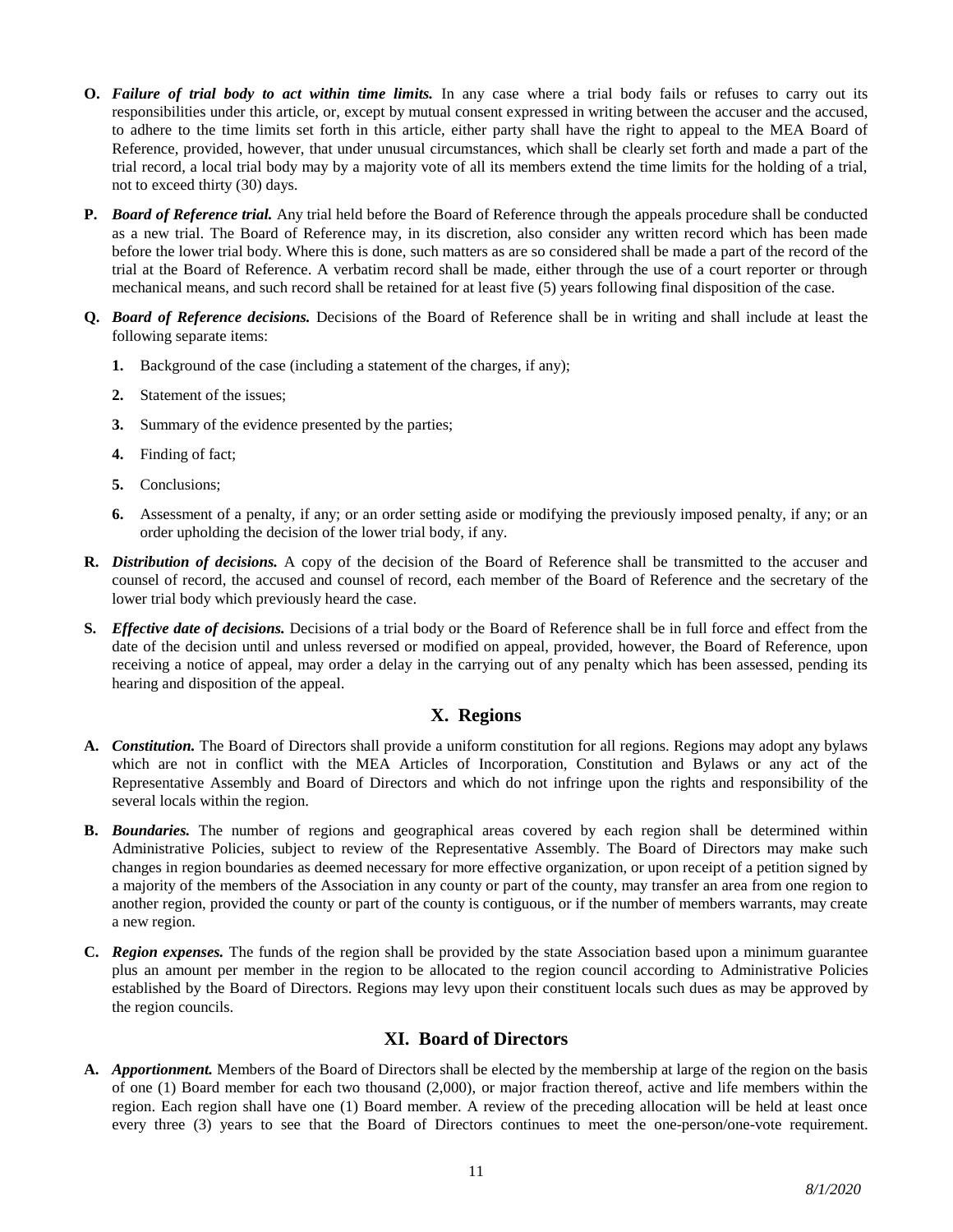Procedures for reducing the number of Board seats from the region shall be as provided in the Administrative Policies of the Association.

- **B.** *Representatives of Minority Persons, 3-1(g).* The percentage of Minority Persons, 3-1(g) population of the state of Michigan as reported by the U.S. Census Bureau shall be reflected on the MEA Board of Directors. Therefore:
	- **1.** Each region that has four (4) or five (5) Board members will elect at least one (1) of its members a representative of Minority Persons, 3-1(g).
	- **2.** Each region that has six (6) or seven (7) Board members will elect at least two (2) of its members representatives of Minority Persons, 3-1(g).
	- **3.** Each region that has eight (8) or more Board members will elect at least three (3) of its members representatives of Minority Persons, 3-1(g).

### **C.** *Compensation*

- **1.** Each member of the MEA Board of Directors and the NEA state directors shall be reimbursed for any salary loss due to attendance at any regular meeting of the Board of Directors.
- **2.** Each member of the Executive Committee shall be reimbursed for any salary loss due to attendance at any regular meeting of the Executive Committee.
- **3.** The above provisions will not apply to any person who is receiving salary as an employee of the MEA.
- **D.** *Roll call votes.* A record roll call vote shall be conducted upon the request of two (2) members of the Board of Directors.
- **E.** *Executive Committee hearings.* All disputes described in Article X of the Constitution shall be submitted to the Executive Committee of the Board of Directors for disposition. The Executive Committee shall hold a timely hearing on such disputes at a time and place to be determined by the committee. The Executive Committee may in its discretion fine, suspend, expel from membership, remove from office or otherwise discipline any member found culpable in disputes resolved pursuant to this section or may take such other action or issue such relief as it deems appropriate. Where a member may be fined, suspended, expelled or otherwise disciplined under this section, that member shall be served with written specific charges, given a reasonable time to prepare a defense, and afforded a full and fair hearing before the Executive Committee. A verbatim record of the hearing will be made. The decision of the Executive Committee, except in duty of fair representation cases, can be appealed to the Board of Directors, where a decision will be reached based on the record of the Executive Committee. The decision of the Board of Directors shall be final. In duty of fair representation cases, the decision of the Executive Committee shall be final.

# **XII. Governance and nongovernance units**

- **A.** *Governance units.* Affiliates of the Association shall be chartered by a majority vote of the MEA Board of Directors upon recommendation of the Executive Committee. The MEA guarantees that the affiliate cannot be censured, suspended or disaffiliated without a due process hearing, which shall include an appropriate appellate procedure.
- **B.** *Affiliation.* A local affiliate, the basic unit of self-governance within the Association, shall be organized in accordance with the Constitution and shall meet at least the following minimum standards:
	- **1.** Shall apply the one-person/one-vote principle for representation on its governance bodies. A local affiliate shall require that representatives of Minority Persons, 3-1(g) be elected so that the number of representatives of Minority Persons, 3-1(g) sitting on its governance body is at least proportionate to its Minority Persons, 3-1(g) membership;
	- **2.** Shall conduct elections with open nominations and a secret ballot;
	- **3.** Shall require membership in the state and national associations;
	- **4.** Shall adopt a policy that incorporates the Code of Ethics of the Education Profession;
	- **5.** Shall be reviewed by the state Association to determine compliance with the minimum standards at least once every five (5) years;
	- **6.** Shall have the same membership and fiscal year as that of the Association.
- **C.** *Procedure for affiliation*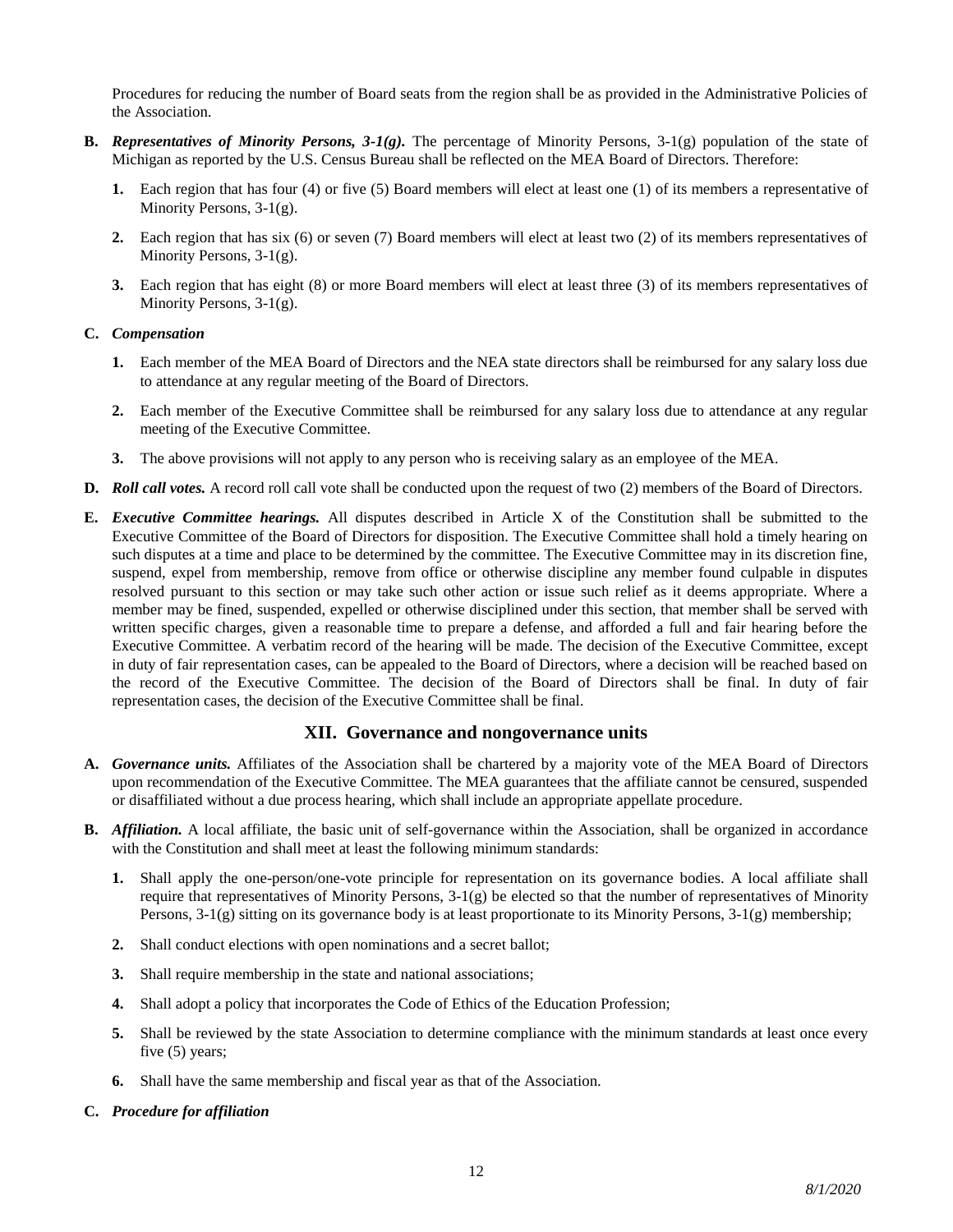**1.** A group or unit seeking affiliation shall file a written application, including copies of its governance documents, with the Executive Committee.

After recommendation by the Executive Committee and approval by the Board of Directors, the group or unit seeking affiliation shall be granted affiliate status.

**D.** *Withdrawal.* In order to withdraw from the Association, a majority of the members in good standing of the local affiliate must vote to disaffiliate from the Association. Before the members of a local affiliate shall be permitted to vote on the question of withdrawing affiliation from the Association, six (6) months notice in writing shall be given to the executive director of the Association. No vote shall be taken by the members of the local affiliate except at a specially called meeting after due notice in writing to each and every member designating the purpose for the meeting.

The vote shall be by secret ballot. Should the members of a local affiliate decide to withdraw from the affiliation with the Association, the officers, representatives and members of said local affiliate must comply with all the requirements of the Bylaws before being relieved of responsibility and liability of the Association.

#### **E.** *Nongovernance units (associated organizations)*

- **1.** *Constitution and membership.* An associated organization shall adopt a constitution or bylaws, which shall be subject to review by the Board of Directors of the Association. Since an associated organization shall be an independent organization whose goals, objectives, constitution and bylaws are compatible with the Association, said constitution is subject to review by the Board of Directors of the Association to determine compatibility only. The associated organization will agree to promote the Association program to the degree it is consistent with its own program. Each associated organization shall require by its governing rules that each elected officer be a member of the Association, provided said officer is eligible for active membership in the Association and that the associated organization promote and urge membership in the Association. The Association shall promote and urge that each member join associated organizations for which the member is eligible.
- **2.** *Finance and dues.* An associated organization may levy membership dues for the purpose of supporting its program. The Board of Directors of the Association may authorize additional funds to an associated organization under the terms or conditions of the Association's annual budget and may require a report of activities supported by the expenditures of such funds.
- **3.** *Headquarters.* An associated organization may maintain its principal office at the general Headquarters of the Association. The amount and cost of space and other services shall be negotiated between the Association and the associated organization, said agreements to be in writing and signed by both groups.
- **4.** *Reports.* Upon request, each associated organization shall file with the executive director of the Association an annual report of official actions and such other information as may be requested.
- **5.** *Discontinuance.* An associated organization may be discontinued by a two-thirds (2/3) vote of the Representative Assembly of the Association upon recommendation of the Board of Directors, provided such recommendation shall have been presented at the meeting of the Representative Assembly preceding the meeting at which action is to be taken. The Board of Directors, before recommending discontinuance of an associated organization, shall, upon request, provide opportunity for a hearing. The right of an associated organization to discontinue its affiliated relationship to the Association is recognized.

## **XIII. Finance**

- **A.** *Fiscal year.* The fiscal year of the Association shall begin on September 1.
- **B.** *Depository.* All funds received by the Association shall be deposited at once in the general funds depository designated by the Board of Directors. The executive director is authorized to deposit surplus funds of the Association in other interest-bearing depository accounts.
- **C.** *General fund*
	- **1.** A general fund shall be deposited as designated by the Board of Directors. The executive director is authorized to pay current Association bills from the general fund. Vouchers for all such payments shall be available for inspection by the Board of Directors.
	- **2.** The general fund shall provide an appropriated reserve in an amount equal to at least four percent (4%) of the annual budget for the previous fiscal year. Appropriations from the appropriated reserve may be made only after approval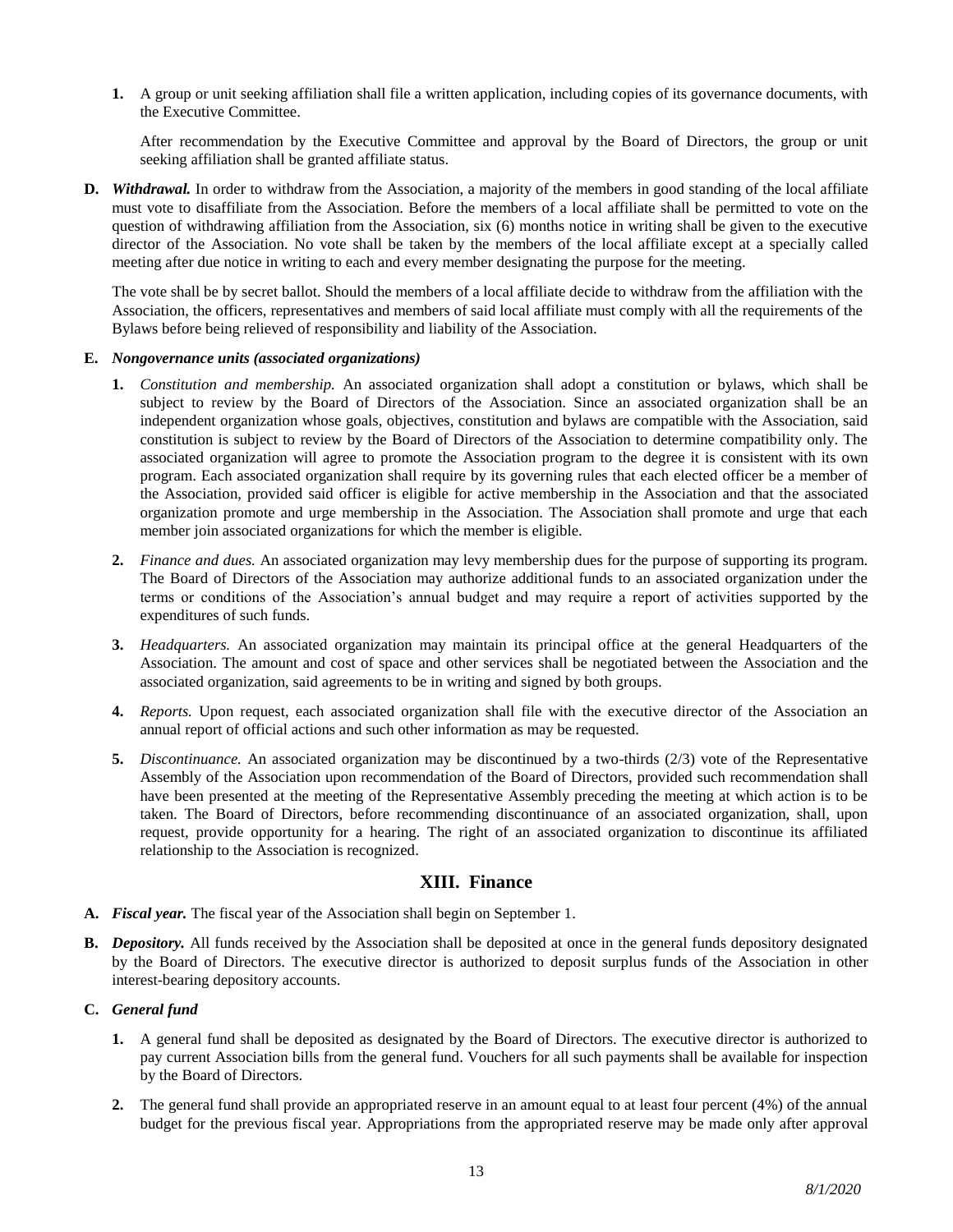by two-thirds (2/3) vote of the Board of Directors following thirty (30) days advance notice of the proposed appropriations.

- **D.** *Bonds.* The executive director shall purchase a fidelity bond covering all officers, agents, representatives and employees of the Association, the premium of which shall be paid by the Association. Said bond shall be in an amount not less than ten percent (10%) of the funds handled by any such person, but in no case more than one million dollars (\$1,000,000).
- **E.** *Auditing and payment of bills.* No bills shall be allowed by the executive director unless they are fully itemized. The executive director shall furnish each person with the proper voucher, together with full instructions for making out the same. All bills involving travel expenses shall state the means of travel, place of lodging, the date and price of room per day, a full explanation of all expenses, the purpose of each trip and the nature of the business transacted. The authorized expenses of the Association may be paid by the executive director. No other expenditures shall be made until duly authorized by the Board of Directors or by the Representative Assembly.

A resolution or motion involving the appropriation of money by the Representative Assembly shall be presented at least one (1) day before being acted upon. The executive director shall maintain detailed accounts and shall make a written report on financial conditions at each meeting of the Board of Directors.

- **F.** *Investments and borrowing.* The executive director may invest surplus funds and borrow money in the name of the Association when so authorized and directed by the Board of Directors. The Board of Directors may authorize the executive officers of the Association to borrow money and issue the promissory notes or bonds of the Association or the repayment thereof with interest, and upon the authority and direction of the Board of Directors, the real estate of the Association may be mortgaged as security for the debts or other lawful engagements of the Association.
- **G.** *Annual audit.* The Board of Directors of the Association shall require an audit, at least annually, by a certified public accountant, who shall submit a written report to the Board of Directors.
- **H.** *Review of budget.* At least thirty (30) days before the Representative Assembly the Board of Directors shall meet for the purpose of considering any changes in the proposed budget, which may be recommended by chairpersons of commissions, presidents of associated organizations or any member of the Association. The proposed budget, as recommended by the Board of Directors, shall be sent by the executive director to the members of the Representative Assembly two (2) weeks prior to the meeting at which the budget is to be acted upon.

# **XIV. Publications**

- **A.** *Official publication.* The official publication of the Michigan Education Association/NEA shall be sent to every member of the Association for one (1) year after the payment of annual dues.
- **B.** *Annual reports.* The president, executive director and the chairpersons of all commissions and committees shall submit a written annual report and recommendations to the Representative Assembly at the time of the annual meeting of the Assembly.
- **C.** The official logo of the MEA and/or NEA may only be used by the Association or its affiliates.

## **A.** *Initiative*

# **XV. Initiative and referendum**

- **1.** *Petition form.* Initiative petitions shall be drawn according to the rules as contained in the Administrative Policies of the Association and shall be submitted prior to circulation to the executive director of the Association, who shall cause them to be reviewed by the legal counsel to the MEA Board of Reference. The jurisdiction of legal counsel in this instance is limited to ruling on the sufficiency of the petition form.
- **2.** *Filing.* Initiative petitions shall be filed with the executive director of the Association, who shall canvass the petitions to ascertain if such petitions have been signed by the required number of active members in good standing and have been properly certified by an authorized circulator according to the Administrative Policies.
- **3.** *Publication.* Upon receipt of the required number of signatures, the executive director shall cause the proposed measure and any existing measure to be modified by the proposal to be published in the next regular issue of the official publication of the Association.
- **4.** *Voting* 
	- **a.** *By Representative Assembly.* The initiated proposal shall be submitted to the Representative Assembly on the first day of the meeting and acted upon the second day. If the proposal is an amendment to the Constitution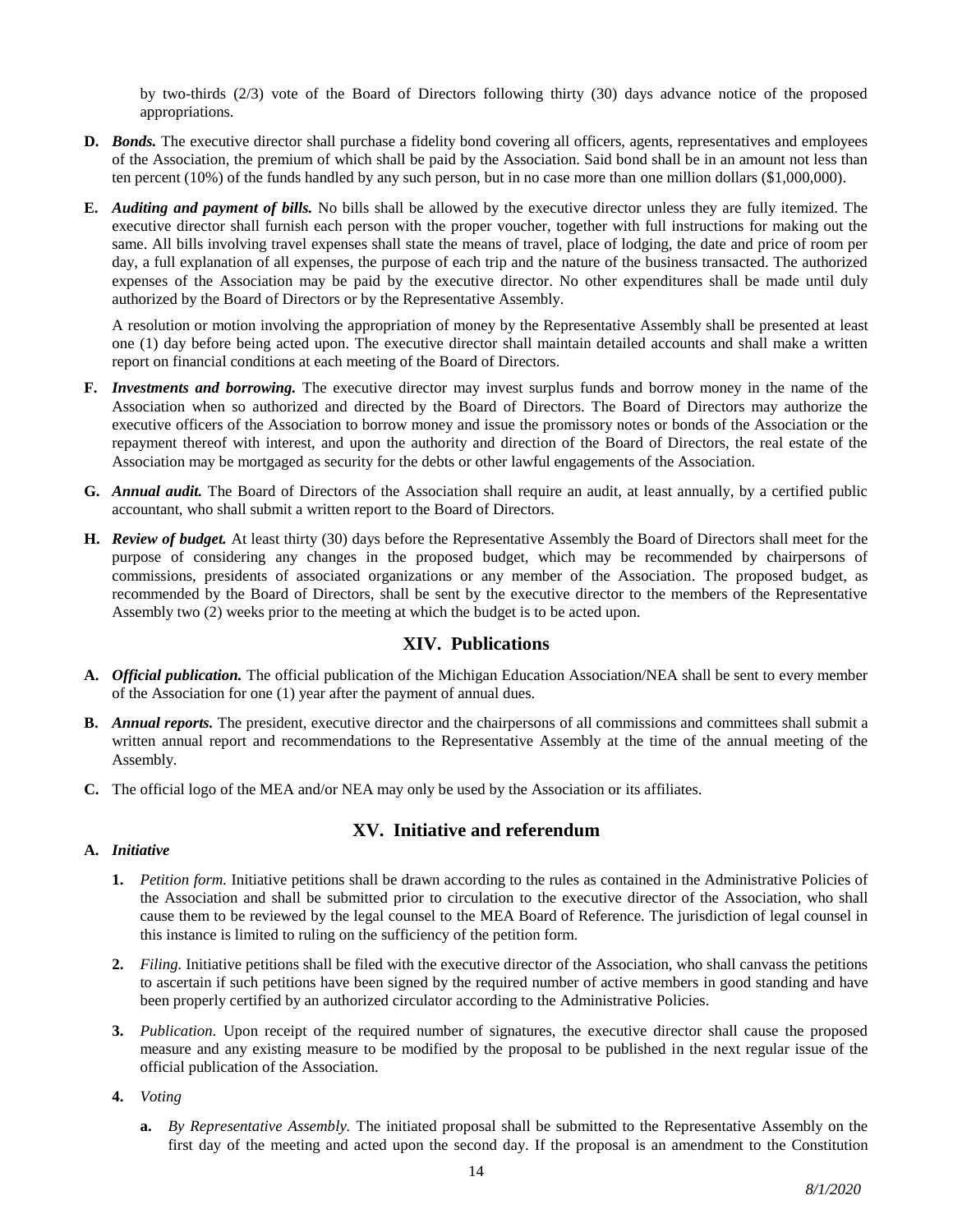and/or Bylaws or modifies existing measures contained herein, the rules established in the Constitution governing amendment shall prevail. Otherwise, a majority vote of the delegates elected to the Assembly shall be required for adoption. Any initiated proposal adopted by the Representative Assembly shall have immediate effect unless otherwise provided in the measure. In the event the proposed measure is rejected by the Representative Assembly, the measure shall be submitted to the active membership in good standing of the Association within twenty (20) days from the date of rejection according to the procedures contained in Subsection b of this bylaw.

**b.** *By active membership.* Within twenty (20) days of publication date or rejection of the proposal by the Representative Assembly, the executive director shall cause to have prepared a uniform ballot setting forth the proposed measure and any existing measure to be modified by the proposal, such ballots to be sent by direct mail to active members in good standing of the Association of record as of the mailing date.

Ballots shall contain a return date of fifteen (15) days from the mailing date. Sealed ballots shall be returned to the executive director of the Association. Only single ballots sealed in official envelopes will be counted. The MEA Board of Reference shall convene immediately to count the ballots and shall certify the results to the executive director. Two thirds (2/3) of those voting on the measure, provided that at least a majority of the active membership in good standing casts a vote, shall be required for adoption of the measure, which shall take immediate effect unless otherwise stated in the measure.

## **B.** *Referendum*

- **1.** *Form of petition.* Referendum petitions shall be drawn according to the rules as contained in the Administrative Policies of the Association.
- **2.** *Filing.* Referendum petitions shall be filed with the executive director of the Association, who shall canvass the petitions to ascertain if such petitions have been signed by the required number of active members in good standing.
- **3.** *Publication.* Upon receipt of the required number of signatures, the executive director shall cause the text of the referendum petition to be published in the next regular issue of the official publication of the Association.
- **4.** *Voting.* Within twenty (20) days of publication date, the executive director shall cause to have prepared a uniform ballot setting forth the action being referred, such ballots to be sent by direct mail to active members in good standing of the Association of record as of the mailing date. Ballots shall contain a return date of fifteen (15) days from the mailing date. Sealed ballots shall be returned to the executive director of the Association. Only single ballots sealed in official envelopes will be counted. The MEA Board of Reference shall convene immediately to count the ballots and shall certify the results to the executive director. Two thirds (2/3) of those voting on the measure, provided that at least a majority of the active membership in good standing cast a vote, shall be required for adoption. Measures adopted by referendum shall take effect fifteen (15) days following certification of vote unless otherwise stated in the measure.

# **XVI. Succession and vacancies**

## **A.** *Elected officers*

- **1.** A vacancy in the office of the president shall be filled by the vice president.
- **2.** If during the first or second year of a term a vacancy in either the office of vice president or the office of secretarytreasurer occurs, such vacancy shall be filled by the Board of Directors, which shall elect a successor to serve until the next meeting of the Representative Assembly. The Representative Assembly shall then elect a successor for the remainder of the term. In the event a vacancy occurs during the third year of a term, the Board of Directors shall elect a successor for the remainder of the term.
- **3.** In the event vacancies occur in the office of president, vice president and secretary-treasurer, the responsibility of convening the Board shall fall on the senior elected member of the Executive Committee, junior elected member of the Executive Committee, and then on members of the Board of Directors in order of seniority. The vacancies shall be filled within ninety (90) days.

# **XVII. Recalls**

## **A.** *Elected officers*

**1.** The power of recall of the president, vice president, secretary-treasurer, NEA state directors and alternate NEA state directors shall be vested in the Representative Assembly, which is the elective body.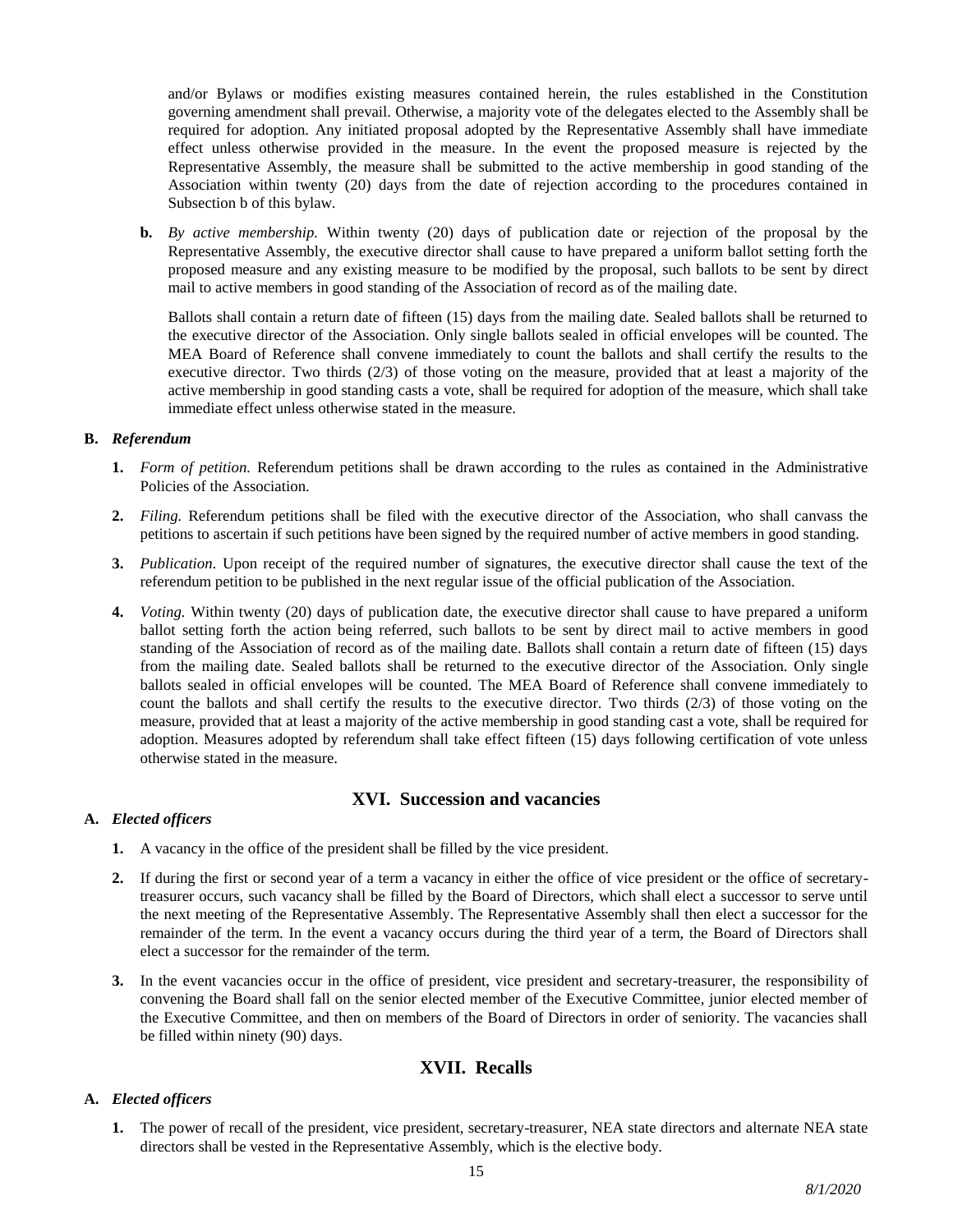- **2.** The petitions for recall shall be filed with the executive director of the Michigan Education Association/NEA. Signatures of at least fifteen percent (15%) of the voting members of the Representative Assembly just preceding shall be required to initiate the recall procedures. Petitions shall be drawn in the manner as prescribed in these Bylaws. The executive director shall be responsible for validating the signatures contained on the petitions.
- **3.** Within fifteen (15) days of receipt of the number of signatures specified in Section 2, the executive director shall notify voting members of the Representative Assembly that such petitions have been received.
- **4.** Forty-five (45) days after the receipt of the number of signatures specified in Section 2, ballots shall be prepared and mailed to the voting members of the Representative Assembly except that in the event a regular meeting of the Representative Assembly occurs between thirty (30) and sixty (60) days of such receipt, the recall vote will be the first item of business on the agenda for that Assembly.
- **5.** In the event of a mail ballot on the recall vote, ballots shall be collected within fifteen (15) days following their distribution and shall be counted by the Board of Reference. A representative of the officer named in the petition shall be present when ballots are counted, if the officer so desires.
- **6.** If a majority of the voting members of the Representative Assembly vote to recall the officer, that office shall be declared vacant upon certification of the election results to the MEA executive director.
- **7.** In the event the president is recalled, the vice president shall succeed to the presidency immediately, serving in this capacity for the unexpired portion of the term, and the office of the vice president shall be filled by the next Representative Assembly. If the vice president is recalled, that office shall be filled by the next Representative Assembly for the unexpired portion of the term. The next Representative Assembly, as stated in this section, shall be defined as the Representative Assembly immediately following the certification of the results of a mail ballot or the Assembly at which a recall vote is taken.
- **8.** In the event an NEA state director is recalled, the MEA Board of Directors, in compliance with the NEA Constitution, shall appoint an interim to serve until the next Representative Assembly.
- **B.** *Commission members.* Members of the MEA commissions may be recalled or their appointments revoked by a twothirds (2/3) vote of the MEA Board of Directors. Before a vote is taken on the revocation of an appointment or recall of an elected commission member, ample opportunity shall be provided for a hearing on the matter before the Board of Directors.

## **C.** *Members of the Board of Directors*

- **1.** The motion for recall of a member of the MEA Board of Directors shall be submitted to the electorate by the region elections committee, which shall notify active members in good standing of the region that petitions for recall containing signatures of fifteen percent (15%) of the electorate have been received, such notice to detail charges involved.
- **2.** Not more than thirty (30) days nor less than fifteen (15) days after notification, ballots shall be prepared and distributed by the elections committee according to procedures as provided in the Region Constitution.
- **3.** Within fourteen (14) days following distribution, ballots shall be collected and counted as provided in the Region Constitution, except that the thirty (30) day prior notification clause shall be waived in matters of recall. The region elections committee shall then announce the results of the vote to the region council.
- **D.** *Delegates to the Representative Assembly.* Delegates to the Representative Assembly may be recalled for just cause according to procedures prescribed in the Constitution of the local association by which they were elected except that petitions for recall shall be signed by not less than fifteen percent (15%) of the active and life members of that local association.

# **XVIII. Multiple association bargaining organizations**

**A.** *Establishment of name.* Any group of local associations within a single region or contiguous multiple regions, with exceptions made for higher education units, may form, by majority vote of those members voting within each local association, an organization for the purpose of combining resources and efforts to obtain more effective collective bargaining activity, including obtaining multiple employer collective bargaining agreements. Such a multiple association bargaining organization may select an appropriate geographical designation, such as a county or regional name, and be named the\_\_\_\_\_\_\_\_\_\_\_\_\_\_\_\_\_\_\_\_\_\_\_\_\_\_\_\_\_\_\_\_ *Education Association- MEA/NEA.*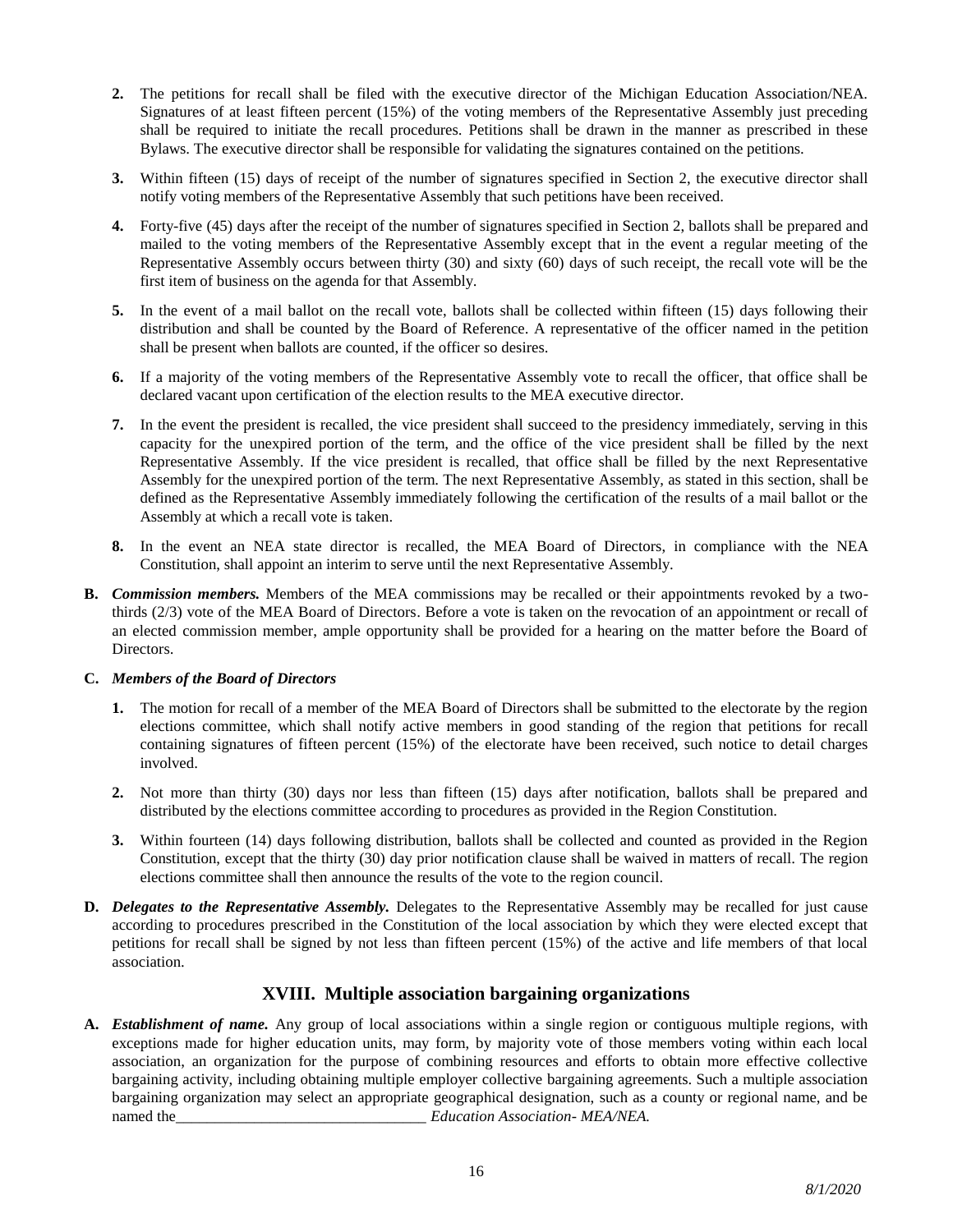- **B.** *Agreements to enter.* Membership in multiple association bargaining organizations is voluntary. Any local association entering into such an agreement by majority vote of the members in good standing voting shall be found to honor such an agreement in the same manner and to the same extent that it is bound to honor the Bylaws of this Association.
- **C.** *Powers.* Any such agreement to form or enter a multiple association bargaining organization may provide for a central body or bodies with executive, legislative and judicial powers, which must be democratically selected pursuant to the principles set forth in this Constitution and Bylaws and shall meet the minimum standards of the MEA/NEA.\* Said body may have any or all of the following powers, anything to the contrary in the local constitutions of the agreeing locals notwithstanding:
	- **1.** To designate a common bargaining team for all or some of the agreeing locals;
	- **2.** To delegate or exercise itself the power to formulate bargaining positions and demands for all or some of the agreeing locals;
	- **3.** To reserve to itself or its designated common bargaining team or other designated representative the exclusive right to recommend ratification of any collective bargaining unit of multiple agreeing locals;
	- **4.** To reserve to itself or its designated representative the authority as exclusive agent for any agreeing local to enter into any agreement with any employer with whom any agreeing local is the certified or recognized bargaining agent;
	- **5.** To reserve to itself the exclusive authority to recommend to the membership of any or all agreeing locals any action to enforce or support any collective bargaining demand or agreement;
	- **6.** To temporarily suspend from all power and authority any official of any agreeing local who circumvents or attempts to circumvent the agreement between his/her local and the multiple association bargaining organization, pending hearing before the subordinate judicial body of the multiple association bargaining organization or the Board of Reference of this Association, provided that any officer so suspended shall have the right of immediate appeal to the Executive Committee of this Association, who shall be empowered to stay such suspension pending hearing before the appropriate judicial body. The Executive Committee shall act to either approve or disapprove any temporary suspension within seventy-two (72) hours after receipt of the appeal, or temporary suspension shall be automatically stayed until action is taken by the Executive Committee;
	- **7.** To receive such funds as may be appropriated for its operation; to levy dues upon its constituent units as the multiple association bargaining organization governance body determines. Nonpayment of such levies on the part of the local units shall prohibit such locals from seating delegates on the multiple association bargaining organization.
- **D.** *Ratification.* Procedures for ratification of a tentative contract achieved in any constituent local or any areawide tentative contract shall be provided within the multiple bargaining organization agreement.
- **E.** *Amendment.* For purposes of this bylaw, the term agreeing local refers to any association which by majority vote of its members in good standing voting enters into an agreement with a multiple association bargaining organization. The use of the term agreeing does not indicate any requirement for a separate agreement to each separate provision of a multiple association agreement. A multiple association bargaining organization may amend or alter the basic agreement between its various locals pursuant to democratic procedures not inconsistent with this Constitution and Bylaws without requiring further ratification of the agreement by the individual agreeing locals.
- **F.** *Judicial body.* The multiple association bargaining organization may establish a judicial body subordinate to the Board of Reference. If it does not, the MEA Board of Reference shall be the judicial body for the multiple association bargaining organization.
- **G.** *Withdrawal.* A local association may withdraw from a multiple association bargaining organization (MABO) pursuant to the following procedures:
	- **1.** If the MABO is not the certified or recognized collective bargaining agent for the members of the local association, withdrawal shall be pursuant to this subparagraph. When a petition of thirty percent (30%) of the members of the local association is filed with the MABO and/or the MEA, and no such election has been held within a one (1) year period, an election shall be held between thirty (30) and forty-five (45) days from the filing of the petition. Receipt of such petition shall be communicated between the MABO and MEA within seven (7) days. All members in good standing of the local association may participate. There shall be a minimum of seven (7) days notice of the election. Notice shall be in writing to all members of the local association that a vote on withdrawal will be taken at the

 $\overline{a}$ 

*<sup>\*</sup> Refer to the last page of the MEA Bylaws for minimum standards.*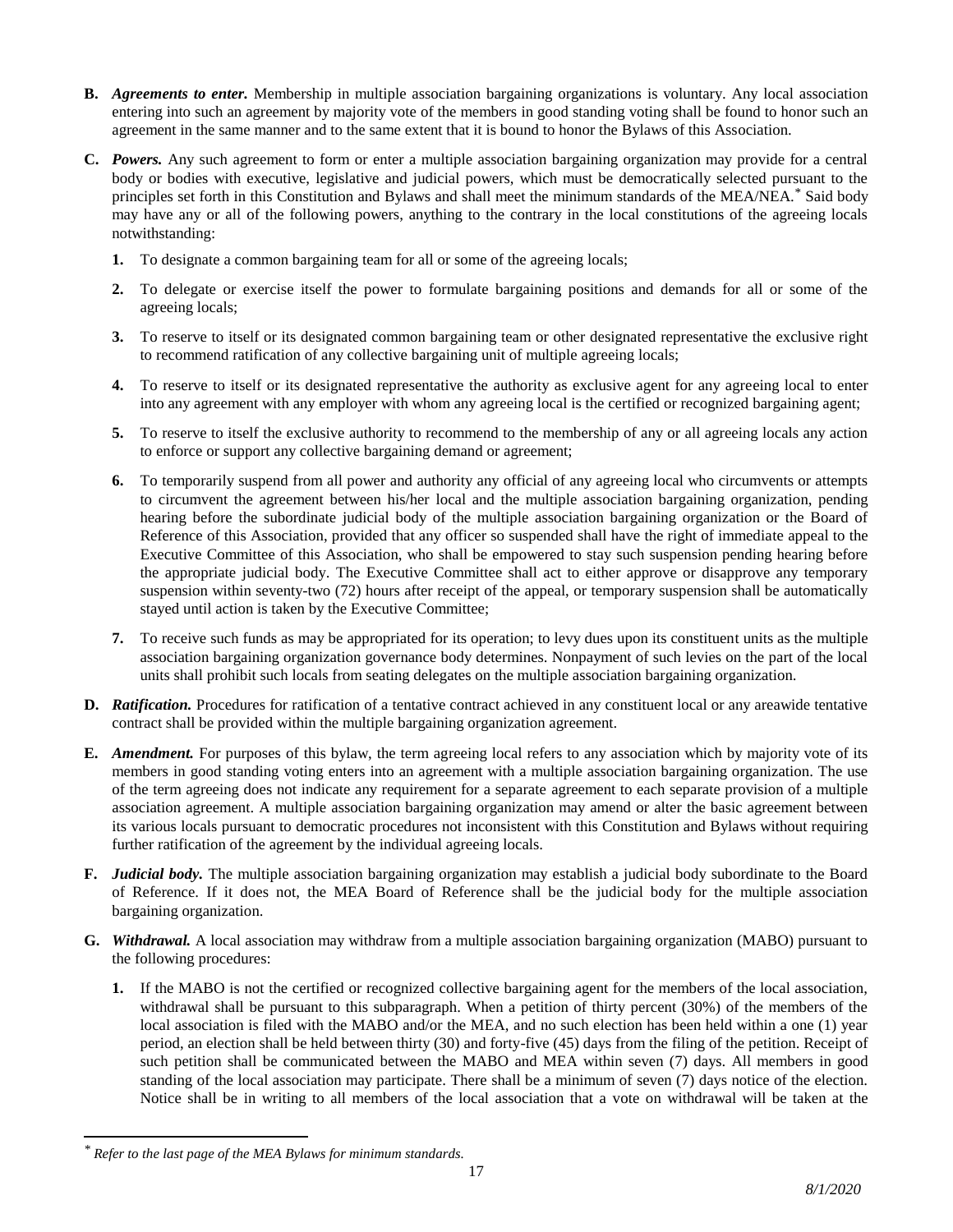special meeting. The election shall be at a special meeting of the local association called for the specific purpose of taking a vote on withdrawal. The vote shall be by secret ballot and among active members in good standing. If a majority of those voting elect to withdraw from the MABO, said withdrawal shall be effective immediately. Withdrawal will have no effect on the status of the local association and/or MEA/NEA as the collective bargaining agent.

**2.** Where the MABO is the certified or recognized collective bargaining agent for the members of the local association, withdrawal shall be pursuant to this subparagraph. When a petition for withdrawal from the MABO signed by thirty percent (30%) of the members of the local association is filed with the MABO and/or the MEA, and no such election has been held within a one (1) year period, an election shall be held between thirty (30) and forty-five (45) days from the filing of the petition. Receipt of such petition shall be communicated between the MABO and MEA within seven (7) days. All members in good standing of the local association may participate. There shall be a minimum of seven (7) days notice of the election. Notice shall be in writing to all members of the local association that a vote on withdrawal will be taken at the special meeting.

The election shall be held at a special meeting of the local association called for the specific purpose of taking a vote on withdrawal. The vote shall be by secret ballot and among active members in good standing. If a majority of those voting elect to withdraw from the MABO, the issue of decertification will be submitted to the Michigan Employment Relations Commission (MERC) at the earliest possible date pursuant to its procedures. In such cases the MABO shall consent to a MERC-conducted election and/or a voluntary agent change. The MEA will facilitate any election held by MERC with respect to the local association's withdrawal. Certification by MERC of a collective bargaining agent other than the MABO will constitute immediate withdrawal of the local association from the MABO.

**3.** Notwithstanding any other provision of these Bylaws to the contrary, where a petition for election is filed with MERC seeking decertification of the MABO and/or the local association or the Michigan Education Association/NEA as bargaining agent for the local association, the following will apply. The MEA may, if it deems it appropriate, participate in conjunction with the local association or MABO or on its own behalf in any election proceedings that may ensue. Certification by MERC of a collective bargaining agent other than the MABO will constitute immediate withdrawal of the local association from the MABO.

# **XIX. Contract ratification**

- **A.** The constitution and/or bylaws of local affiliates and multiple association bargaining organizations shall provide for contract ratification procedures. Said procedures shall minimally incorporate the following:
	- **1.** Only a proposed contract tentatively agreed to by an officially impaneled bargaining team may be submitted to a membership for a ratification vote.
	- **2.** A majority vote of those members voting shall be required for ratification.
	- **3.** Only members in good standing may vote on ratification.

# **XX. Rules**

- **A.** *Quorum.* A majority shall constitute a quorum for the transaction of business in all cases except for meetings of the MEA Board of Directors, where a quorum shall consist of two thirds (2/3) of the members elected to the body.
- **B.** *Majority vote.* No motion shall be passed by the Board of Directors or a commission or committee without the concurrence of a majority vote of all members elected to the body. No motion shall be passed by the Representative Assembly without the concurrence of a majority vote of those members having registered with the Credentials Committee and seated by the Assembly.
- **C.** *Rules of order. Robert's Rules of Order*, latest edition, shall be the authority in transaction of business unless such provisions conflict with the Constitution or Bylaws of the Association.

# **XXI. Definitions**

- **A.** *Executive office.* Executive office shall mean the MEA president, MEA vice president and MEA secretary-treasurer.
- **B.** *Minority Persons, 3-1(g).* Minority Persons, 3-1(g) shall mean those persons designated as ethnic minority by statistics published by the U.S. Bureau of the Census. This designation shall specifically include Black, Mexican American, other Spanish-speaking groups, Asian American and Native American.